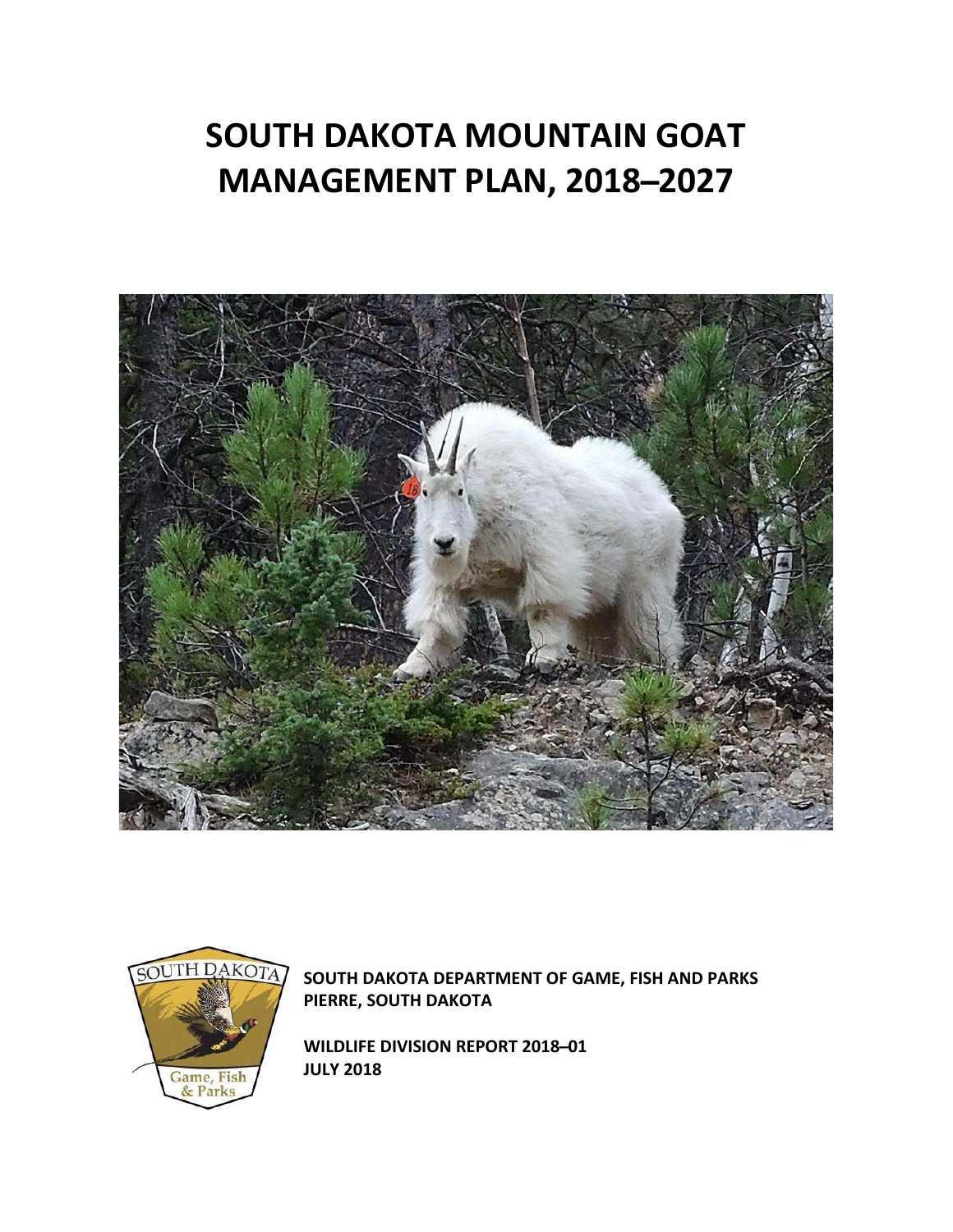This document is for general, strategic guidance for the South Dakota Department of Game, Fish and Parks (SDGFP) and serves to identify what we strive to accomplish related to mountain goat management. By itself this document is of little value; the value is in its implementation. This process will emphasize working cooperatively with interested publics in both the planning process and the regular program activities related to mountain goat management. This plan will be used by Department staff and Commission on an annual basis and will be formally evaluated at least every ten years. Plan updates and changes, however, may occur more frequently as needed.

## **ACKNOWLEDGEMENTS**

This plan is a product of substantial discussion and input from many wildlife professionals and the South Dakota public sector. In addition, those comments and suggestions received from private landowners, hunters, and those who recognize the value of mountain goats and their associated habitats were also considered.

Management Plan Coordinator – Chad Lehman, SDGFP.

SDGFP Mountain Goat Management Plan Team that assisted with plan writing, data review and analyses, critical reviews and/or edits to the South Dakota Mountain Goat Management Plan – John Kanta, Brady Neiles, and Chad Switzer.

All text and data contained within this document are subject to revision for corrections, updates, and data analyses.

Cover photo was provided by Chad Lehman (SDGFP).

Recommended Citation:

South Dakota Department of Game, Fish and Parks. 2018. South Dakota Mountain Goat Management Plan, 2018-2027. Completion Report 2018-01. South Dakota Department of Game, Fish and Parks, Pierre, South Dakota, USA.

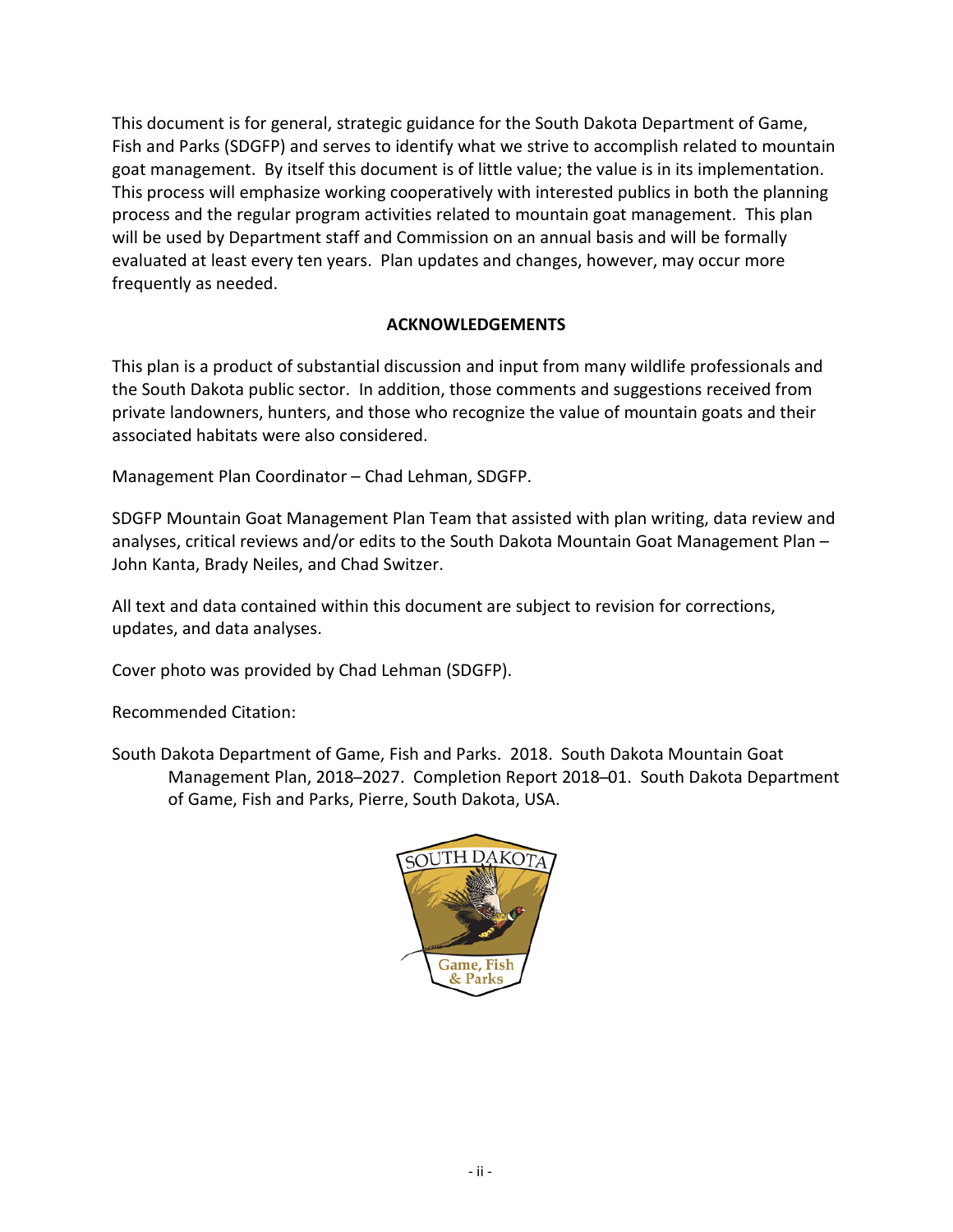## **TABLE OF CONTENTS**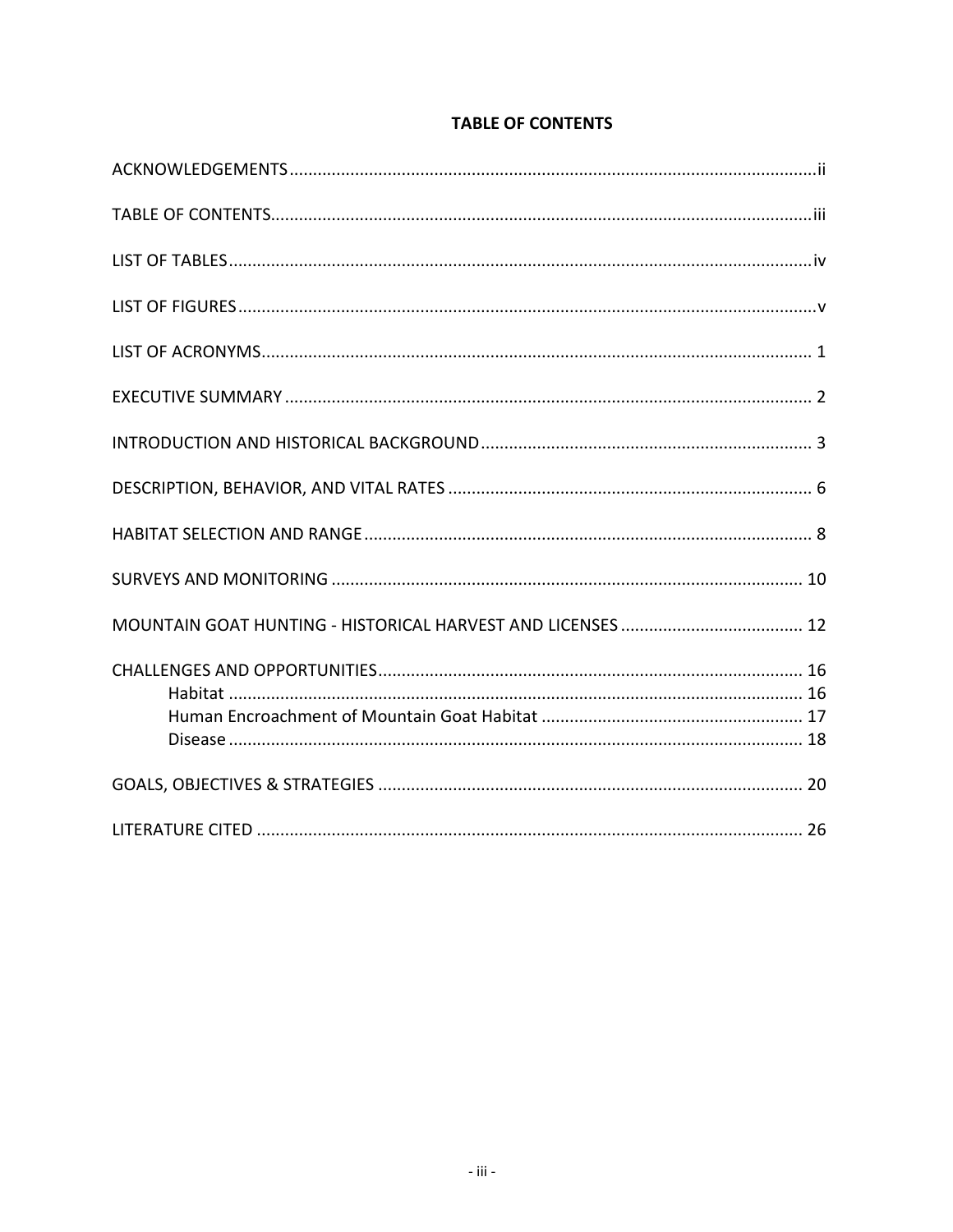## **LIST OF TABLES**

| Table 1. | History of mountain goat translocations in South Dakota, 1924-2013 5         |  |
|----------|------------------------------------------------------------------------------|--|
| Table 2. | Survey data for estimating abundance for mountain goats in the Black Hills,  |  |
| Table 3. | Survey information using volunteers and ground counts in the Black Hills,    |  |
| Table 4. | Occupancy estimates using aerial surveys for mountain goats in the Black     |  |
| Table 5. | Historical harvest of mountain goats in the Black Hills, South Dakota, 1967- |  |
| Table 6. |                                                                              |  |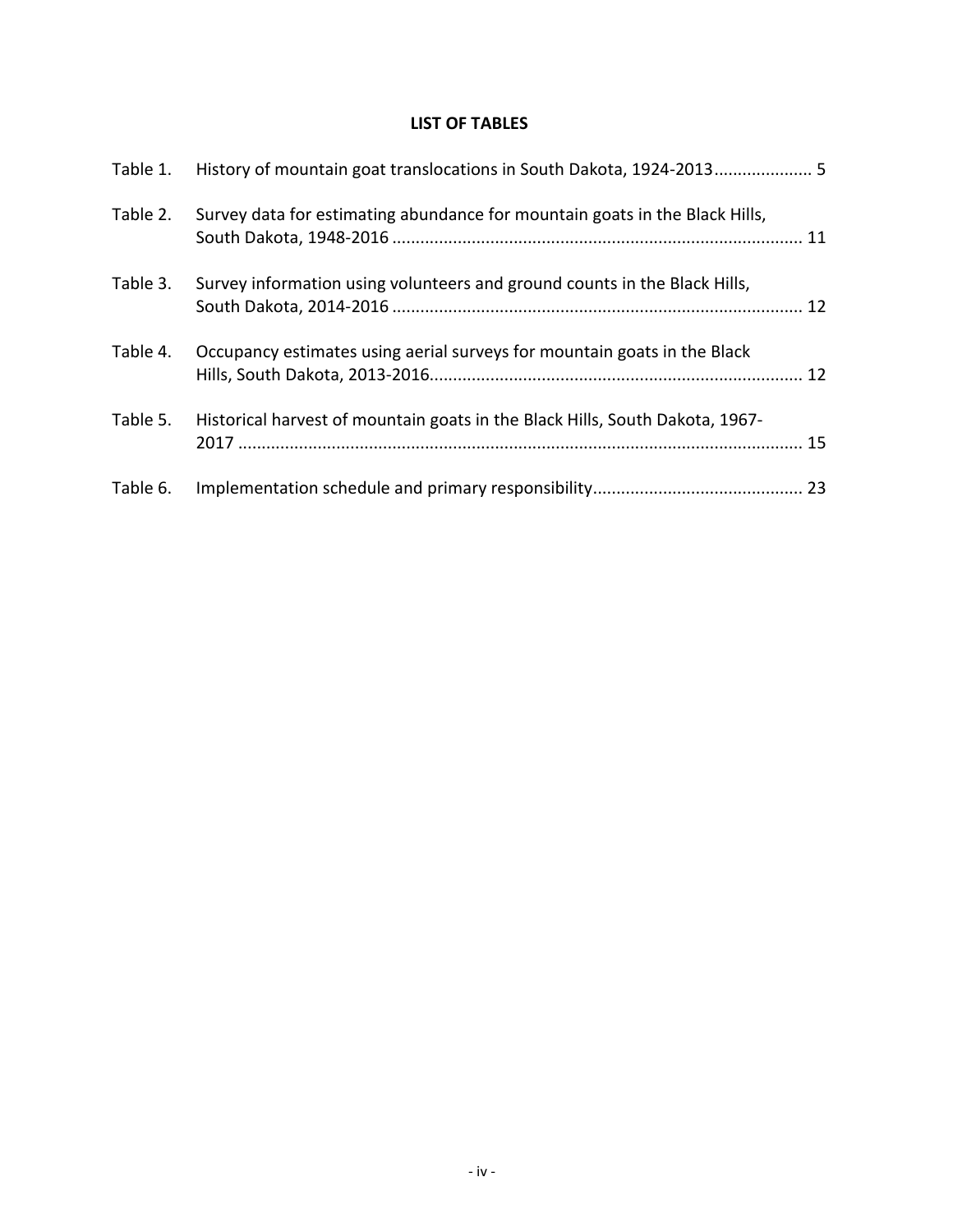## **LIST OF FIGURES**

| Figure 1. | Mountain goat native and introduced distribution across North America; it is<br>native from southeastern Alaska into the Yukon and south to the Columbia<br>River in Washington and east into Idaho and western Montana. South<br>Dakota has an introduced population. Map courtesy of Côté and Festa-                                                                                                                                                                     |
|-----------|----------------------------------------------------------------------------------------------------------------------------------------------------------------------------------------------------------------------------------------------------------------------------------------------------------------------------------------------------------------------------------------------------------------------------------------------------------------------------|
| Figure 2. | Radio-marked female with winter coat (left) compared to male after hair<br>molt with a summer coat (right). Note the larger bases of horns of the male<br>compared to the female. Black supraoccipital glands, which are typically<br>swollen during the rut, are more developed in males than in females, and are                                                                                                                                                         |
| Figure 3. | Mountain goat core use area in the Black Hills of South Dakota. Their<br>primary range includes granite outcroppings and extends over 107,000 acres                                                                                                                                                                                                                                                                                                                        |
| Figure 4. | Mountain Goat Hunting Unit Map for South Dakota in 2017.  13                                                                                                                                                                                                                                                                                                                                                                                                               |
| Figure 5. | Mountain goat harvested from first hunting season in 1967 13                                                                                                                                                                                                                                                                                                                                                                                                               |
| Figure 6. | Mature male mountain goat harvested from 2016 season. It is important<br>that hunters only remove males (Billies) from this population to ensure a<br>sustainable population of mountain goats for everyone to enjoy 14                                                                                                                                                                                                                                                    |
| Figure 7. | Five-year trend which exemplifies the benefits of harvesting males and<br>passing up females; if hunters take the time to select males instead of<br>females, more goats will be available for future harvest and viewing by the<br>public. Figure credit Alaska Department of Fish and Game  14                                                                                                                                                                           |
| Figure 8. | Within the forests of the Black Hills, there has been a continuous endemic<br>and several epidemics of MPBs over the last 120-125 years. There is an<br>uncertainty about how many trees were killed but estimates have been<br>provided by Graves (1899), Hopkins (1910), Murdock (1910), Furniss (1997),<br>Thompson (1975), Lessard et al. (1987), Freeman (2015), Harris (2003, 2004,<br>2005, 2006, 2010, 2011, 2012, 2013, 2014), and Harris et al. (2001, 2002)  17 |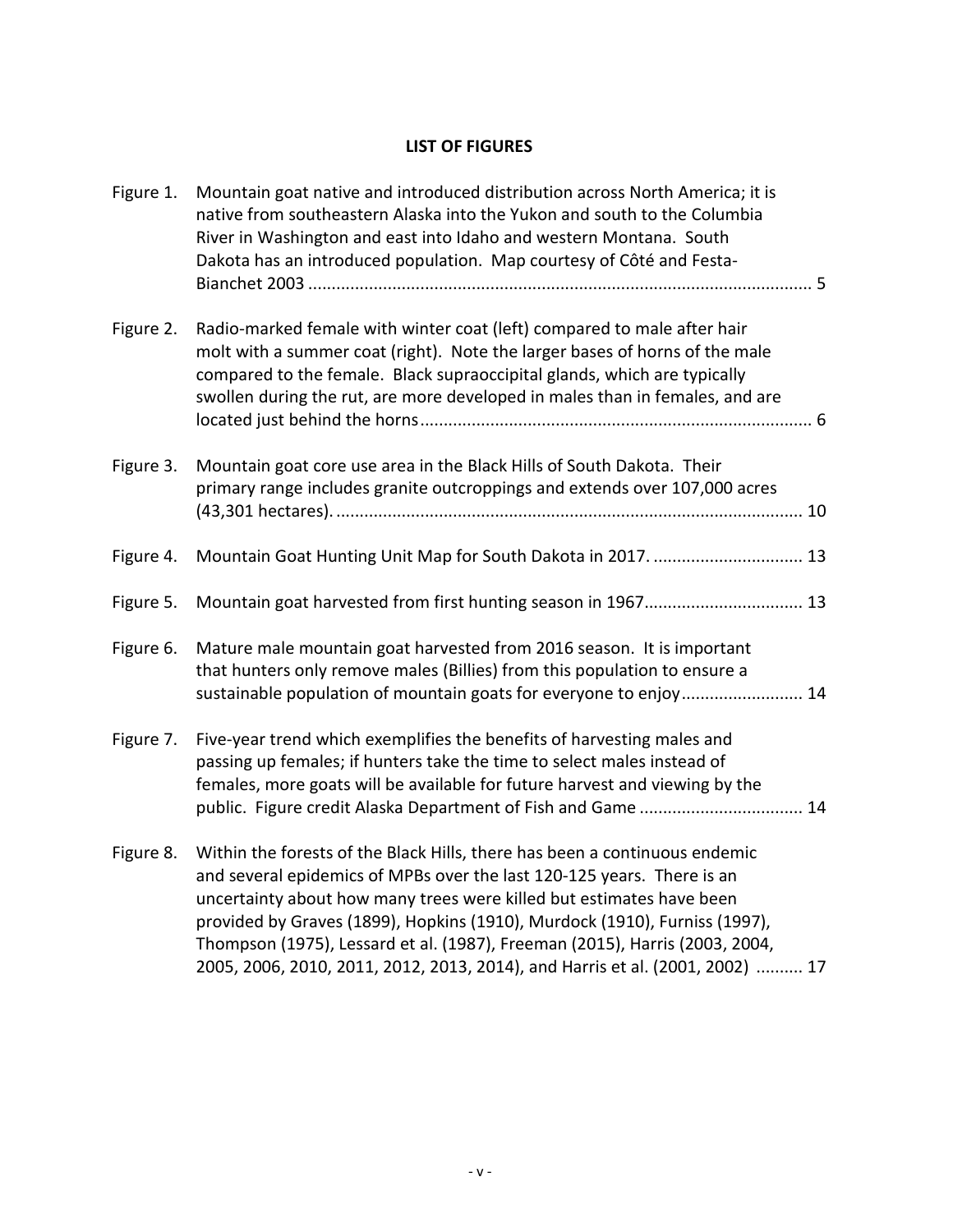# **LIST OF ACRONYMS**

| <b>CM</b>    | Centimeter                                      |
|--------------|-------------------------------------------------|
| <b>CSP</b>   | Custer State Park                               |
| FT.          | Feet                                            |
| <b>IKC</b>   | Infectious Keratoconjunctivitis                 |
| ΙN           | Inch                                            |
| KM           | Kilometer                                       |
| M            | Meter                                           |
| MI           | Mile                                            |
| <b>MPB</b>   | Mountain Pine Beetle                            |
| N            | Sample Size                                     |
| <b>NPS</b>   | <b>National Park Service</b>                    |
| <b>PSI</b>   | <b>Detection Probability</b>                    |
| <b>SDGFP</b> | South Dakota Department of Game, Fish and Parks |
| SE.          | <b>Standard Error</b>                           |
| <b>USDA</b>  | United States Department of Agriculture         |
| <b>USFS</b>  | United States Forest Service                    |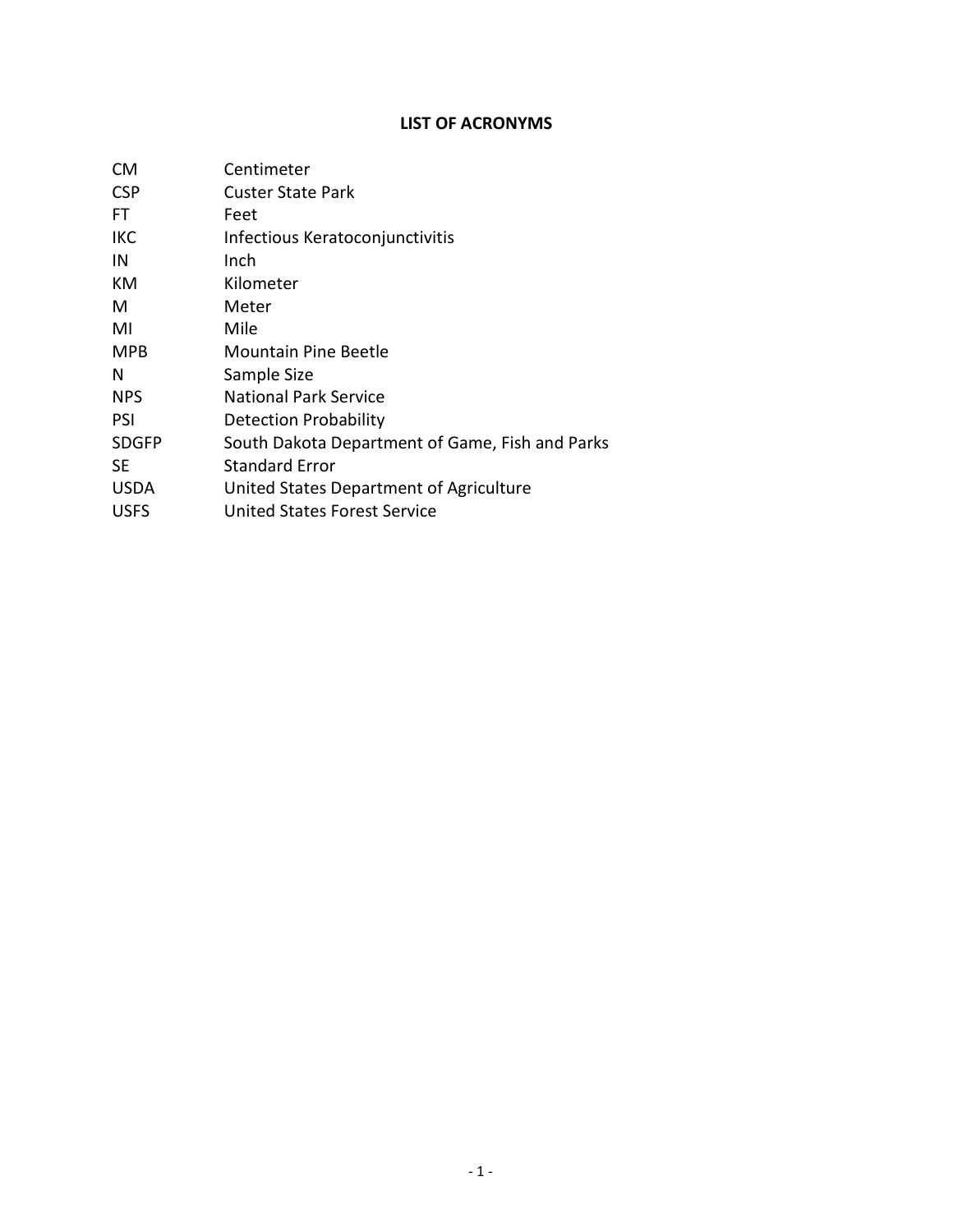## **EXECUTIVE SUMMARY**

Peter Norbeck was instrumental in introducing the mountain goat into the Black Hills in the 1920s. Throughout the early 1900s, mountain goats (*Oreamnos americanus*) were introduced outside of their endemic range into new areas of Alaska, Washington, Oregon, Idaho, Montana, Wyoming, South Dakota, Colorado, Utah, and Nevada. The mountain goat is an impressive mountain ungulate in its ability to negotiate steep terrain and cliffs and it provides hunting and viewing opportunities across the highest elevations of the Black Hills.

This management plan provides important historical background and relevant biological information for the sustainable management of mountain goats. Current mountain goat survey methodology and relevant biological literature are presented, along with a thorough discussion of objectives and strategies to guide management of this important resource into the future. This plan is intended to guide managers and biologists over the next ten years, but should be considered a working document that will be amended as new biological and social data provide opportunities to improve management of mountain goat resources in South Dakota.

The management of mountain goats and their habitats can be challenging for wildlife and habitat managers. One challenge facing managers is maintaining open landscapes around granite outcroppings in a heavily forested ponderosa pine (*Pinus ponderosa*) ecosystem. Using tools such as prescribed burning and timber management in these landscapes can enhance mountain goat habitat. Additionally, the mountain pine beetle (*Dendroctonus ponderosae* Hopkins), a native insect, provides a natural disturbance creating habitat. Disease such as *Mycoplasma ovipneumoniae* can occur in bighorn sheep, domestics, and mountain goats in the Black Hills leading to possible deaths from pneumonia for both bighorn sheep and mountain goats. This pathogen has been linked to limiting recruitment of mountain goats in other areas of the west and is a concern for managers.

For the management of mountain goats the following objectives have been identified: 1) maintain, manage, and protect existing mountain goat habitat in the Black Hills; 2) determine status of mountain goat populations; 3) bi-annually review and set mountain goat management objectives; use harvest strategies to manage the population with the available resource; 4) management and monitoring of disease pathogens in mountain goat herds in the Black Hills; 5) continue to use science-based research, habitat inventories, and surveys to answer questions related to mountain goat ecology and public attitudes towards mountain goat management; and 6) inform and educate the public on mountain goat ecology, management, research, and provide viewing opportunities.

The "*South Dakota Mountain Goat Management Plan, 2018-2027*" will serve as the guiding document for decision making and implementation of actions to ensure mountain goat populations and their habitats are managed appropriately. South Dakota Department of Game, Fish and Parks will work closely with Black Hills National Forest, National Park Service, and sportsmen and women to overcome the challenges and take advantage of opportunities regarding the future management of mountain goats in South Dakota.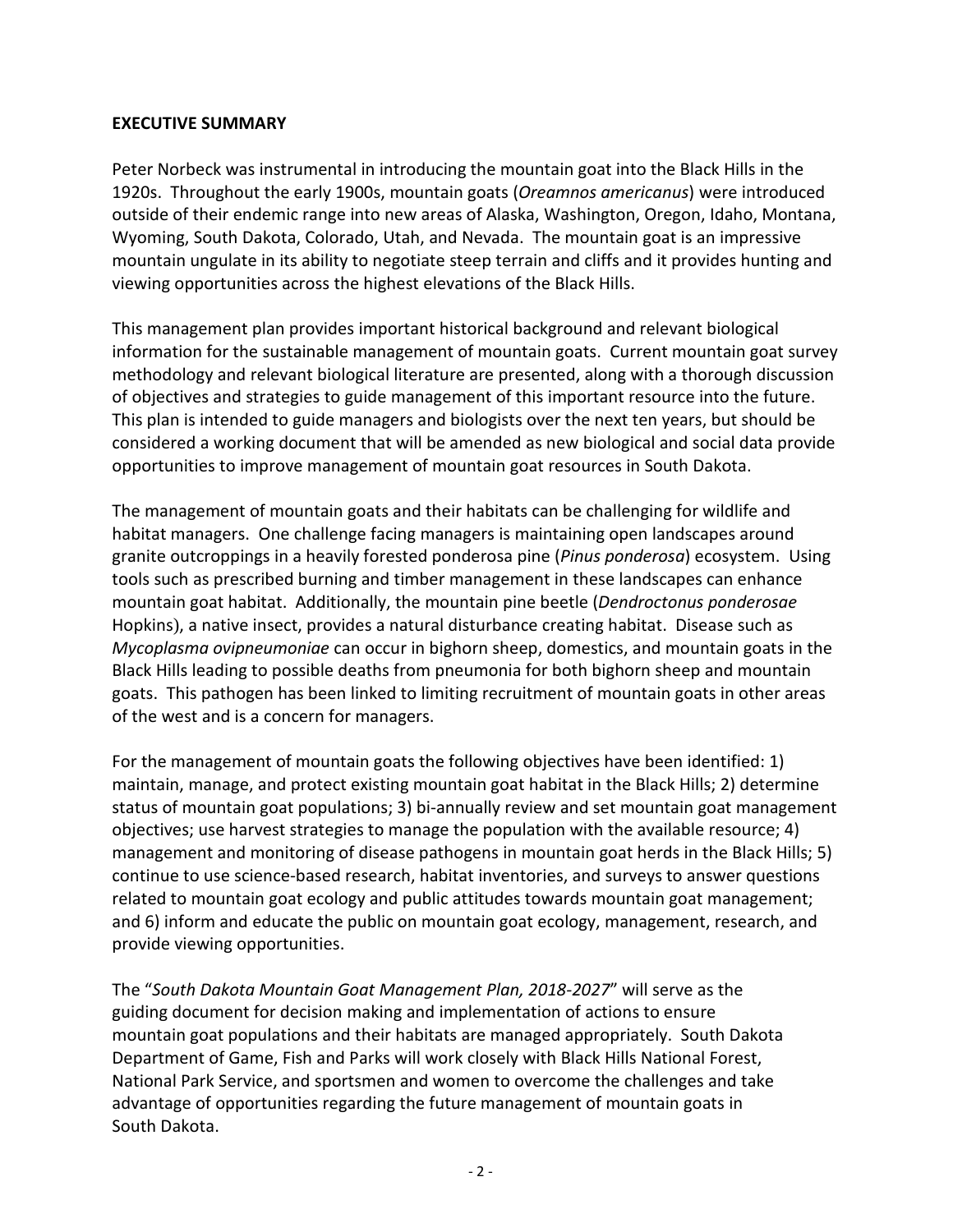#### **INTRODUCTION AND HISTORICAL BACKGROUND**

The mountain goat (*Oreamnos americanus*) is native to the alpine mountain regions of northwestern North America. Its native range occurs from southeastern Alaska south into the Yukon and then south along the Columbia River in Washington and east into Idaho and western Montana (Figure 1; Rideout and Hoffman 1975, Côté and Festa-Bianchet 2003). Throughout the early 1900s, mountain goats were introduced outside of their endemic range into new areas of Alaska, Washington, Oregon, Idaho, Montana, Wyoming, South Dakota, Colorado, Utah, and Nevada (Rideout and Hoffman 1975, Laundré 1991, Côté and Festa-Bianchet 2003).

Their name is misleading as mountain goats are not a true goat and do not belong to the genus *Capra* (Côté and Festa-Bianchet 2003)*.* Mountain goats belong to the family Bovidae, subfamily Caprinae, and tribe Rupicaprini where the Latin translation for *Rupes* is rock or crag, and C*apra* is translated to goat. *O. americanus* is the sole representative of the tribe Rupicaprini in North America. Not only is there little information on their life history through survival and reproduction studies, but there is also considerable dispute regarding the phylogenetic position of the genus *Oreamnos* (Hassanin et al. 1998). Based on cladistics most taxonomists place the mountain goat into a grouping of *Capricornis, Nemorhaedus,* and *Ovibos* (Cronin et al. 1996; Groves and Shields 1996; Hassanin et al. 1998). Côté and Festa-Bianchet (2003) indicate common ancestors of the mountain goat include the goral (*Nemorhaedus goral*), serow (*Capricornis sumatraensis*), and Japanese serow (*Capricornis crispus*) from Asia, and two species of chamois (*Rupicapra rupicapra* and *R. pyrenaica*) from Europe, Turkey, and the Caucasus.

Senator Peter Norbeck was an important historical figure and very influential for wildlife conservation in the state of South Dakota in the early 1900s. After helping to create Custer State Park (CSP), he orchestrated the restoration and reintroduction of many imperiled native species. Peter Norbeck was also instrumental in introducing the mountain goat into the Black Hills. In 1924, CSP obtained six animals from Alberta, Canada and placed them in an enclosure, or zoo, at CSP (Table 1). The mountain goats did not stay in captivity long, as two of the goats, an adult female and a yearling male, escaped the first night. By 1929, all remaining goats had escaped. These goats moved approximately 10 miles northwest onto the Black Elk Peak range (formerly known as Harney Peak). The introduced goats did very well in the granite outcroppings around Black Elk Peak and by the early 1950s there were an estimated 300 to 400 mountain goats. The population remained stable through the 1950s and 60s. From 1954 to 1968, 40 mountain goats were transplanted to Spearfish Canyon in the Black Hills and to the states of Wyoming and Colorado. The population declined through the 1970s likely due to overharvest and transplants. Hunter observations and department surveys conducted in 1981– 1982 indicated a substantial decrease in the mountain goat population and by 1983 the mountain goat population was reported to be approximately 80 animals (Benzon and Rice 1987). By the 1990s the mountain goat population increased to an estimated 150 to 170 animals. In the early 2000s the mountain goat population started to decline again in the Black Hills and therefore South Dakota Game, Fish and Parks (SDGFP) captured and translocated 19 mountain goats from Colorado in 2006 and 21 mountain goats from Utah in 2013 (Table 1).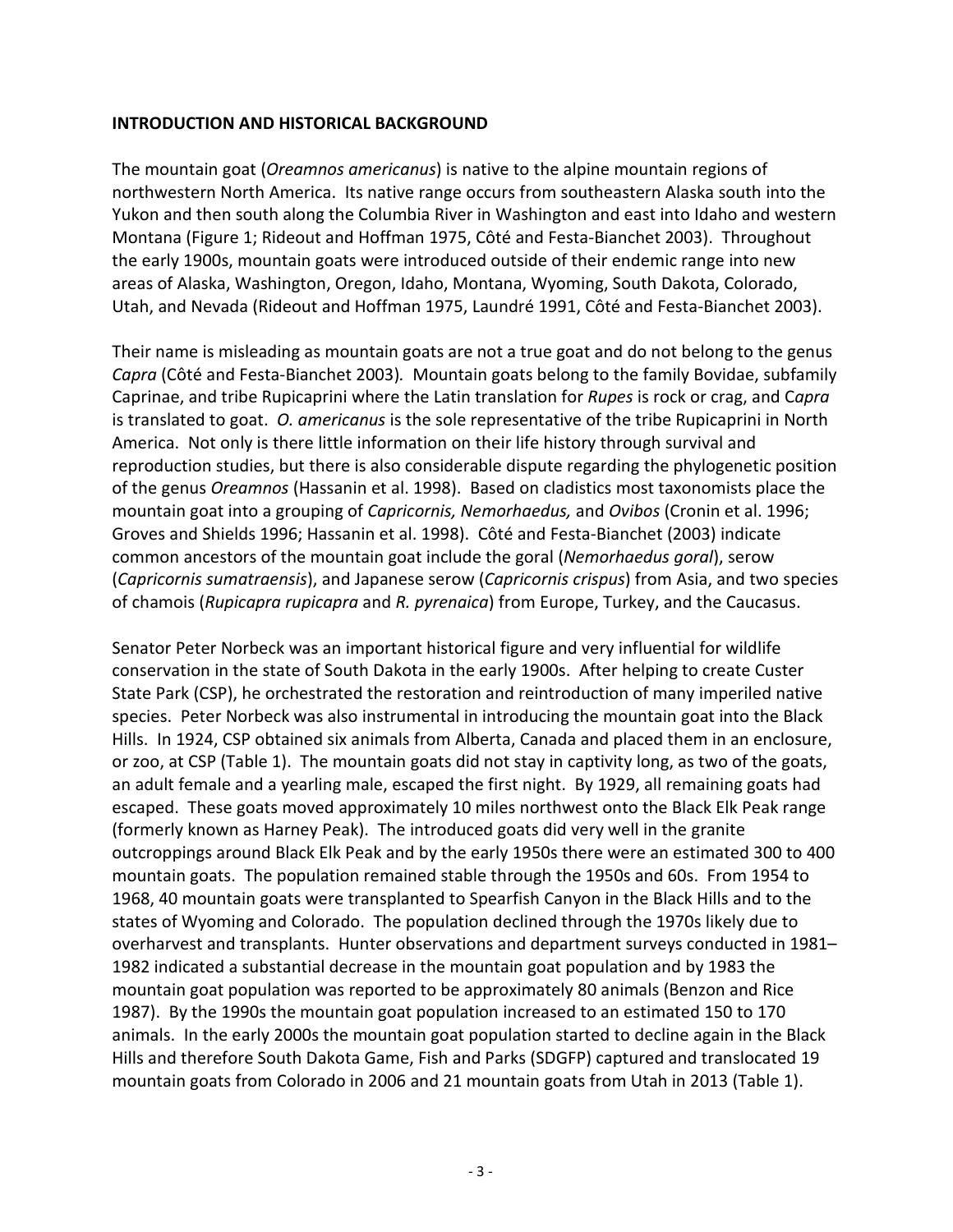The close proximity of mountain goat habitat with several tourist destinations affords the public a unique opportunity to view mountain goats in the Black Hills. In CSP, over 1.7 million visitors annually (SDGFP, unpublished data) have the opportunity to view and enjoy the behavior of mountain goats if they visit the Needles Eye area of the park. Mount Rushmore has over 2 million visitors annually (https://www.nps.gov/moru/learn/management/statistics.htm), and mountain goats can be seen in the area of the monument. Over 40,000 people hike Black Elk Peak in the Black Elk Wilderness (formerly Harney Peak;

https://www.fs.usda.gov/recarea/blackhills/recarea/?recid=80906) and they have a great opportunity to view mountain goats in that scenic area. Viewable wildlife is an important component for local businesses and agencies in the Black Hills, but it also has its challenges related to disturbance, particularly as it relates to backcountry hiking/rock climbing and overlaps with mountain goat parturition and kid rearing sites (see Challenges and Opportunities section).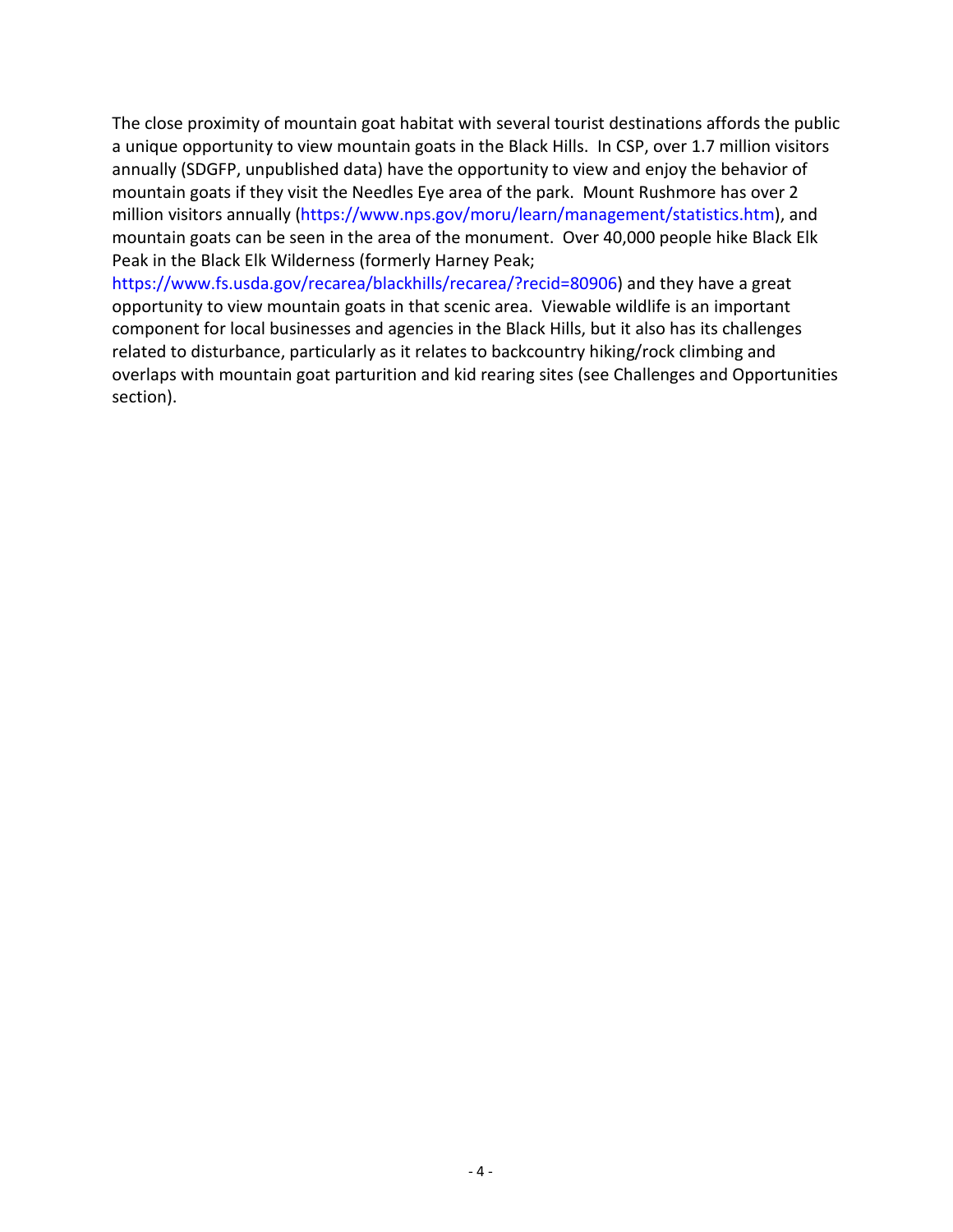

**Figure 1.** Mountain goat native and introduced distribution across North America; it is native from southeastern Alaska into the Yukon and south to the Columbia River in Washington and east into Idaho and western Montana. South Dakota has an introduced population. Map courtesy of Côté and Festa-Bianchet 2003.

|  |  |  |  |  |  |  | Table 1. History of mountain goat translocations in South Dakota, 1924-2013. |
|--|--|--|--|--|--|--|------------------------------------------------------------------------------|
|--|--|--|--|--|--|--|------------------------------------------------------------------------------|

| Year      | <b>Number Translocated</b> | <b>Capture Location</b>   | <b>Release Location</b>                      |
|-----------|----------------------------|---------------------------|----------------------------------------------|
| 1924      | 6                          | Alberta, Canada           | Custer State Park, Black Hills, South Dakota |
| 1954      | 6                          | Black Hills, South Dakota | Spearfish Canyon, Black Hills, South Dakota  |
| 1960      | 8                          | Black Hills, South Dakota | Wyoming                                      |
| 1961-1968 | 26                         | Black Hills, South Dakota | Colorado                                     |
| 2006      | 19                         | Colorado                  | Black Hills, South Dakota                    |
| 2013      | 21                         | Utah                      | Black Hills, South Dakota                    |
| Totals    | 86                         |                           |                                              |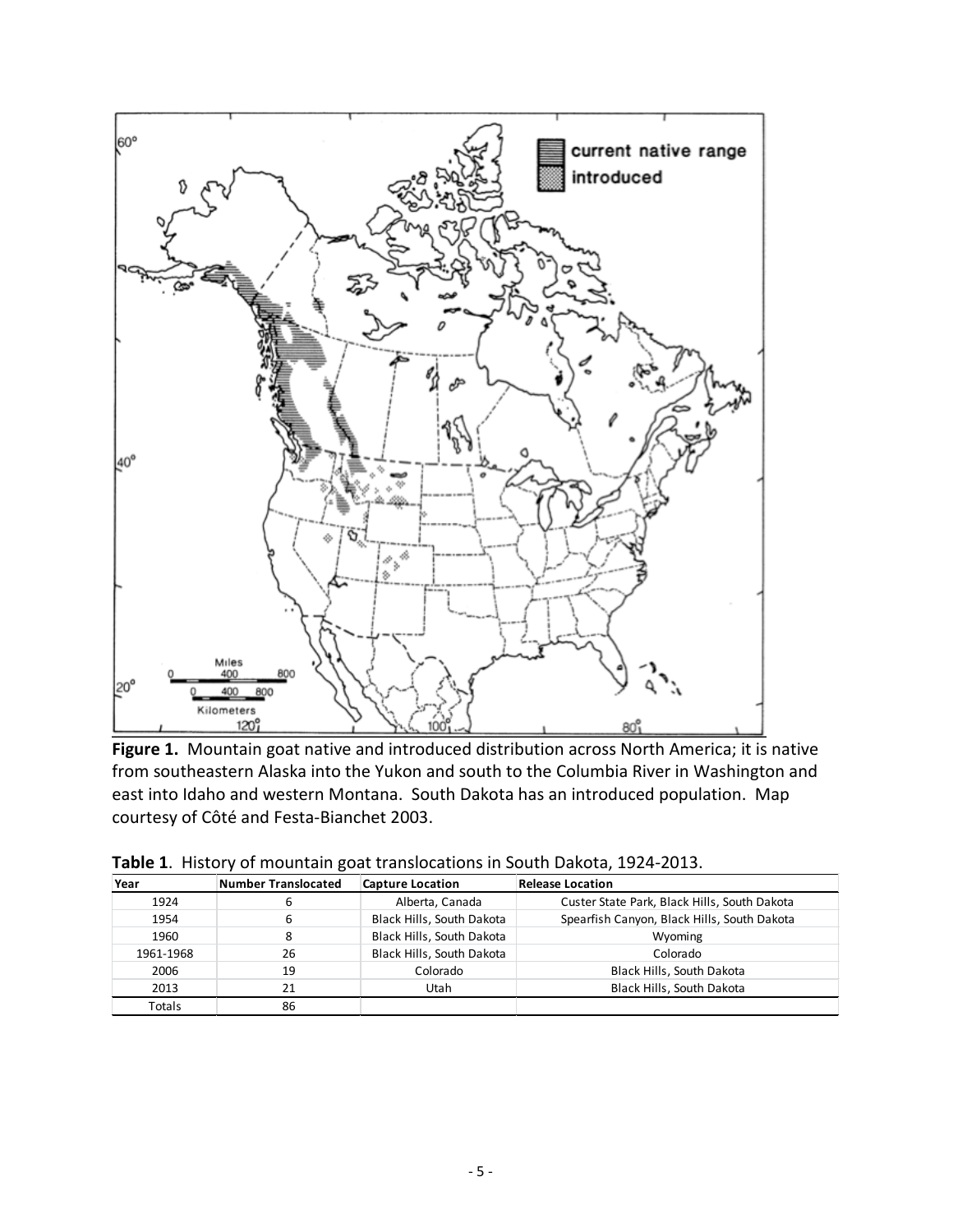## **DESCRIPTION, BEHAVIOR, AND VITAL RATES**

Male and female mountain goats are very similar in appearance and both are characterized by a sturdy body with short legs, a coat of long and coarse white hairs during winter, prominent sharp black horns, and a short tail (Figure 2). Their hooves are separated by a large interdigital cleft and a soft pad protrudes beyond the outer cornified shell, which gives them good footing in vertical terrain (Brandborg 1955). The horns are conical in shape and slightly curved posteriorly; males will have larger bases compared to females. Horn curvature also differs between most males and females. Males exhibit a smooth, even curvature throughout the entire length of the horn, while females exhibit the greatest curvature near the tips; most female horns seem to make an abrupt curve about 2/3 of the way to the tips (Cowan and McCrory 1970). Black supraoccipital glands, swollen during the rut and more developed in males than in females, are located just behind the horns.



**Figure 2.** Radio-marked female with winter coat (left) compared to male after hair molt with a summer coat (right). Note the larger bases of horns of the male compared to the female. Black supraoccipital glands, which are typically swollen during the rut, are more developed in males than in females, and are located just behind the horns.

The glands are thought to be used for scent marking during the rut, however little information exists on the glands true function (Geist 1964). Females are fully developed with their mass gain at 6 years of age, whereas males may continue to increase in mass as they age (Côté 1999). Distinctly, at ≥5 years of age, males are roughly 40–60% heavier than females (Houston et al. 1989, Côté 1999). The winter coat (guard hairs can be >7 in long) is shed in May–August and the new hairs start growing before the molt is completed (Brandborg 1955). The summer coat is short (guard hairs 1–2 in long), and hairs develop from June to early fall. Growth of the winter coat is completed by November or early December (Holroyd 1967, Smith 1988). Adult males finish shedding their coat before females which is thought to be related to the energetically expensive process of lactation for females (Robbins 1993).

Breeding occurs from late October to early December, and typically peaks in mid-November (Brandborg 1955, Geist 1964, Chadwick 1983). Timing of the rut may vary according to latitude, but little is known about the mating system of mountain goats (Côté and Festa-Bianchet 2003). Estrus is thought to last roughly 2 days where males follow females and defend them from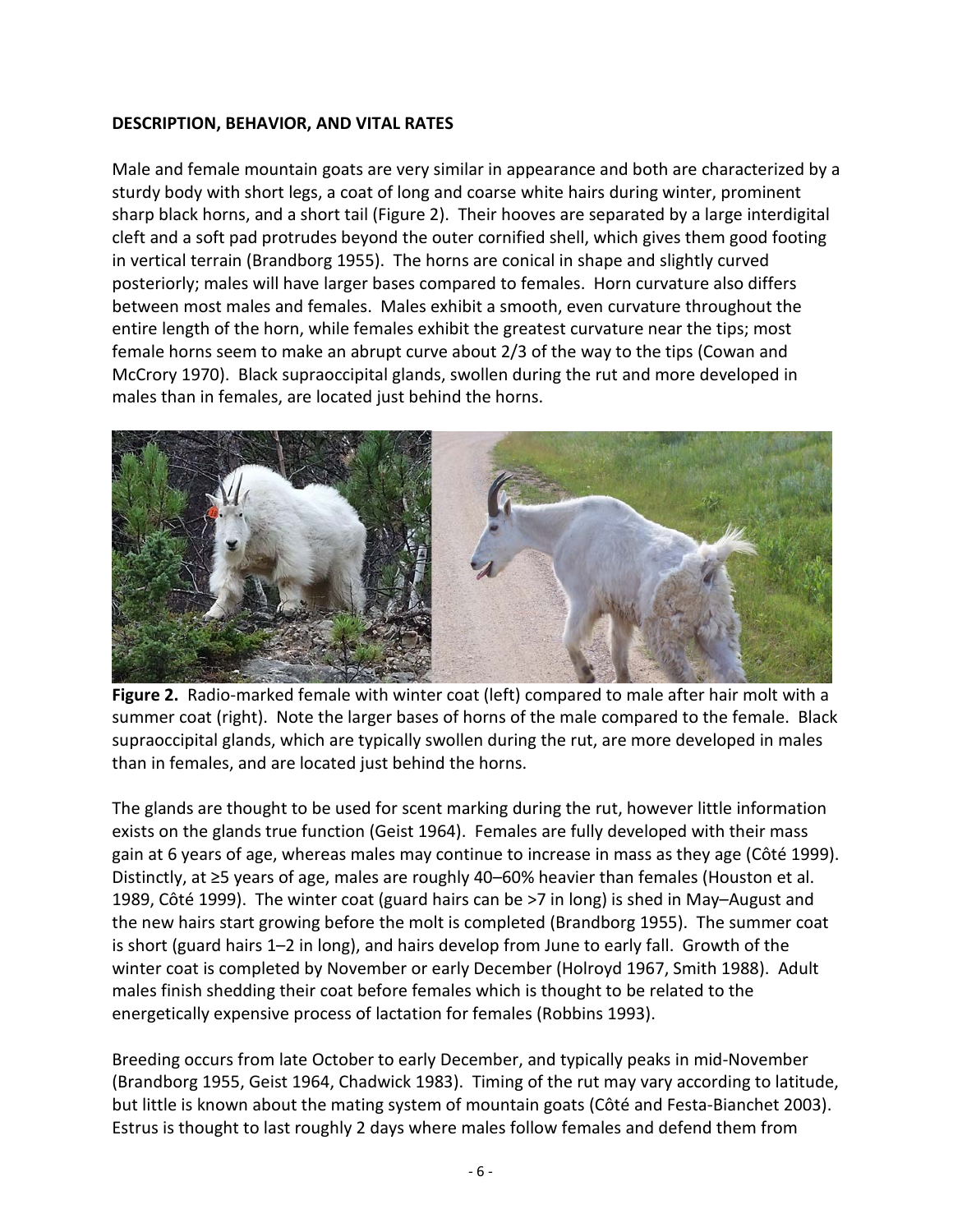other males (Geist 1964). It is not clear whether a male can defend more than one female at a time during breeding. Mountain goats give birth from mid-May to early June, and it is thought that the parturition window is short, where roughly 80% of kids are born within 2 weeks of the first birth (Holroyd 1967, Rideout and Hoffman 1975, Côté and Festa-Bianchet 2001a). Gestation is approximately 190 days (Côté and Festa-Bianchet 2003).

Females in stable populations typically produce a single kid, but varied frequencies of twinning have been reported. Twins have been reported at a frequency of 18% and 33% in British Columbia and Idaho, respectively (Hayden 1984, Foster and Rahs 1985). Interestingly, triplets have been reported when conditions are conducive for rapid population growth (Lentfer 1955). At Caw Ridge, Alberta, there were only 2 cases of twinning observed out of 300 parturitions (Côté and Festa-Bianchet 2003). Certainly, it appears litter size may be related to resource availability as scattered information suggests that twinning is more common in introduced and rapidly growing populations than in either native or established and stable populations (Côté and Festa-Bianchet 2003). Kid production gradually increases for females from 3 through 6 years of age, and then remains stable until about 10 years of age, and finally declines in very old females. At Caw Ridge, Alberta, kid production increased from 4% for females 3 years old to 50% at 4 years old, 74% at 5 years old, and 84% at 6 years old, and then remained stable at roughly 84% until 10 years old, then declined to 73% for females older than 10 years old (Côté and Festa-Bianchet 2001b, Festa-Bianchet and Côté, unpublished data). Similar age-related patterns in productivity have been reported for other goat populations (Bailey 1991). Therefore, age-specific productivity in mountain goats fits the classical, inverse-U shape reported for most ungulates (Gaillard et al. 2000).

Female age structure can be critically important in kid production as older females produce more kids than females <3 years of age. At Caw Ridge, Alberta, the proportion of females 3 years and older seen with a kid ranged from 45% to 85% and averaged 63% from 1991 to 2000 (Côté and Festa-Bianchet 2003). When 2-year-old females were included, the proportion with kids ranged from 39% to 71% and averaged 54.5% (Côté et al. 2001). Transplanted mountain goats had fewer kids (15.4%, *n* = 10 nannies) than resident mountain goats (57.1%, *n* = 16 nannies) during a study from 2004-2009 in the Black Hills, but age of females was not compared due to sample size constraints (Broecher 2013).

Survival for the first year of life is typically lower and much more variable than adult survival, as is typical of ungulates (Gaillard et al. 2000, Côté and Festa-Bianchet 2003). Research indicates annual kid survival can vary from 46–92% (Smith 1976, Côté and Festa-Bianchet 2001a). Winter weather, and particularly greater snow depth and longer duration of snow cover can have a negative effect on kid survival (Brandborg 1955, Smith 1976, Chadwick 1983). Survival of yearling and adult mountain goats suggests an age-specific survival pattern similar to that of other ungulates (Gaillard et al. 2000). Survival of yearlings is higher than kid survival but lower than adult survival, male survival is lower than female survival, and survival decreases in older goats of both sexes (Smith 1986). Annual survival of adult females (≥2 years of age) at Caw Ridge, Alberta, varied from 89% to 97%, whereas it ranged from 50% to 94% for adult males (Smith 1986). Annual survival rates ranged from 36–100% for transplanted mountain goats and 70–100% for resident mountain goats from 2004-2009 in the Black Hills (Broecher 2013). The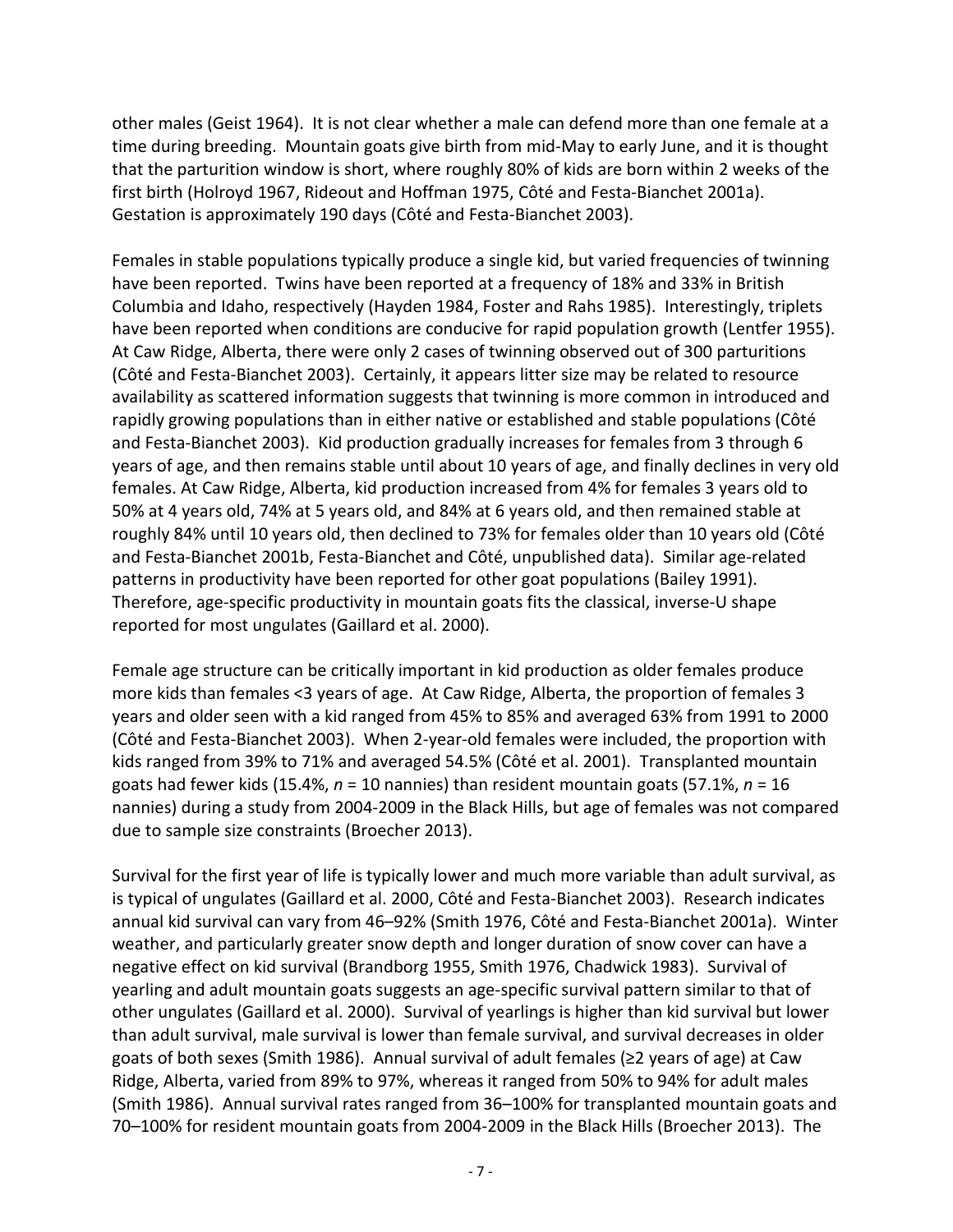effects of predation on a mountain goat herd may vary substantially according to the presence of individual predators that specialize on this species. Puma (*Puma concolor*) predation of radio-marked mountain goats has been documented in the Black Hills (Broecher 2013, SDGFP, unpublished data). Most mountain goat populations are too low in density to provide a consistent prey base for a population of predators, and a single puma, bear (*Ursus spp*.), or wolf (*Canis lupis*) pack that specialized on preying on mountain goats could have a strong negative impact on a local herd (Côté and Festa-Bianchet 2003). Consequently, the effects of predation on mountain goat population dynamics may be density independent (Côté and Festa-Bianchet 2003).

Native mountain goat populations may be susceptible to annual harvest rates greater than 2– 3%, possibly because kid production is low and the late age at which first reproduction occurs for females (Côté and Festa-Bianchet 2001b). For native populations in British Columbia and Washington it was recommended that harvest should not exceed 4% of the population (Hebert and Turnbull 1977, Rice and Gay 2010). It is likely that sustainable harvest rates are substantially greater in introduced mountain goat populations with good range conditions and in areas with fewer large carnivores (Côté and Festa-Bianchet 2003). Adams and Bailey (1982) found that an annual harvest rate of 7% was sustainable in an introduced mountain goat population in Colorado, but harvest rates of 7.5% or more would cause the population to decline. Hunting can quickly be an additive source of mortality in native populations if not monitored closely (Hebert and Turnbull 1977, Kuck 1977, Smith 1986, Côté and Festa-Bianchet 2003). Small isolated populations, like the mountain goat population that occurs in the Black Hills, face increased risk of declines that make them particularly susceptible to over-harvest and slow to recover from population declines (Smith and DeCesare 2017). Therefore, wildlife managers should be conservative when setting harvest goals (Côté et al. 2001). Generally, populations of 50 individuals or less should not be harvested, but larger populations (≥100) or those where the proportion of males in the harvest is high (90 to 100%) may sustain ≤4% harvest (Rice and Gay 2010). However, variation of vital rates among years may lead to population declines with harvest at these levels and continued population monitoring is essential for hunted populations (Smith 1986, Côté and Festa-Bianchet 2003, Rice and Gay 2010). A safe management strategy for native populations of mountain goats would be a 2–3% annual harvest with an emphasis on harvesting males where education of hunters to distinguish males from females is taught (Côté and Festa-Bianchet 2003).

## **HABITAT SELECTION AND RANGE**

There are a number of hypotheses as to why South Dakota's mountain goat population has fluctuated over time but the leading hypothesis may be related to habitat degradation due to ponderosa pine (*Pinus ponderosa*) encroachment and the potential for increased predation due to lack of visual detection under dense vegetation conditions. Mountain goats live in some of the most rugged terrain in North America, and they need foraging areas close to cliffs or rocky ledges on which they depend to escape predators (Brandborg 1955, McFetridge 1977, Gross et al. 2002, Côté and Festa-Bianchet 2003). Mountain goats often forage in open, grassy alpine meadows and subalpine habitats in their native range (Festa-Bianchet and Côté 2008). Female and juvenile groups rarely wander far from steep, broken, rocky terrain which is often called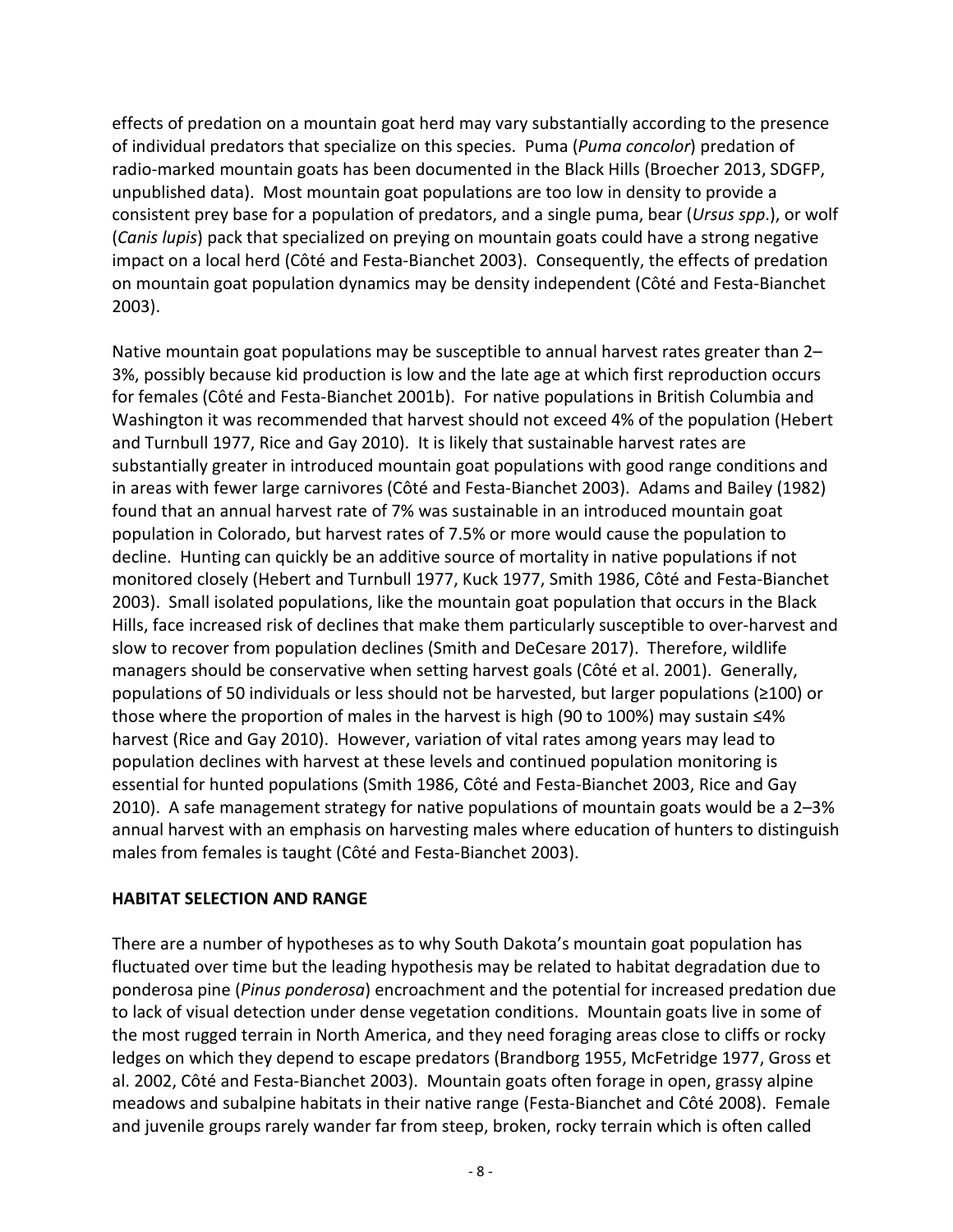escape terrain (McFetridge 1977). Thus, to avoid predators, mountain goats tend to select foraging sites within 1,300 ft (400 m) of escape terrain that includes rock ledges, outcrops, and cliffs. They may also use escape terrain as [birthing sites.](https://www.fs.fed.us/database/feis/animals/mammal/oram/all.html#BirthingSites) In the northern Rocky Mountains, typical elevation ranges from 4,920 to 8,860 ft (1500 to 2,700 m; Smith 1977), but goats can be seen at >13,120 ft (4,000 m) in Colorado (Hibbs 1967). On the west coast of British Columbia and Alaska, some winter ranges are near sea level (Hebert and Turnbull 1977). In the Black Hills, mountain goats inhabit areas where elevations range from 4,000 (1,220 m; Battle Creek) to 7,250 ft (2,210 m; Black Elk Peak). Mountain goats can shift their resource selection patterns in response to changes in food availability because of snow accumulation, moisture, wind, and solar exposure (Wisdom et al. 2000).

Along the scale of grazers to browsers, mountain goats are classed as intermediate browsers (Hofmann 1989). They eat a diversity of forage and diets are similar in summer and winter and are largely dominated by grasses (Saunders 1955, Hibbs 1967, Laundré 1994). Laundré (1994) summarized 10 foraging studies on the feeding habits of mountain goats and found that summer diet included 52% grass, 30% forb, and 16% browse. Goats are generalist herbivores and seem to eat what is available in their respective systems. In the spring, they seek newly growing herbaceous plants (Dailey et al. 1984). In winter, the average diet shifted to 60% grass, 8% forb, and 32% browse (Laundré 1994). Snow cover can also influence diet as forbs and ferns decreased in the diet of mountain goats in southeast Alaska when snow depth increased to *>*50 cm (Fox and Smith 1988). When forage is restricted in winter, goats may also eat twigs and needles of coniferous trees such as Engelmann spruce (*Picea engelmanii*) and alpine fir (*Abies lasiocarpa*; Saunders 1955, Geist 1971, Adams and Bailey 1983, Fox and Smith 1988). Substantial use of lichens and mosses in winter was documented in South Dakota and southeast Alaska (Harmon 1944, Fox and Smith 1988).

The core area for mountain goats in the Black Hills occurs from the town of Custer, South Dakota, and northeast with Mount Rushmore and Black Elk Peak near the center of the core area (Figure 3). Important core area range also occurs into the Grizzly Creek drainage near Keystone, South Dakota. The primary range extends over 107,000 acres (43,301 hectares) as of 2017. Mountain goats utilize the granite outcroppings found in this area. During the morning hours they feed at the base of these outcroppings in open areas, and then move to the top during the day to sun themselves when cool, or utilize caves and crevices to find shade when hot (SDGFP, unpublished data).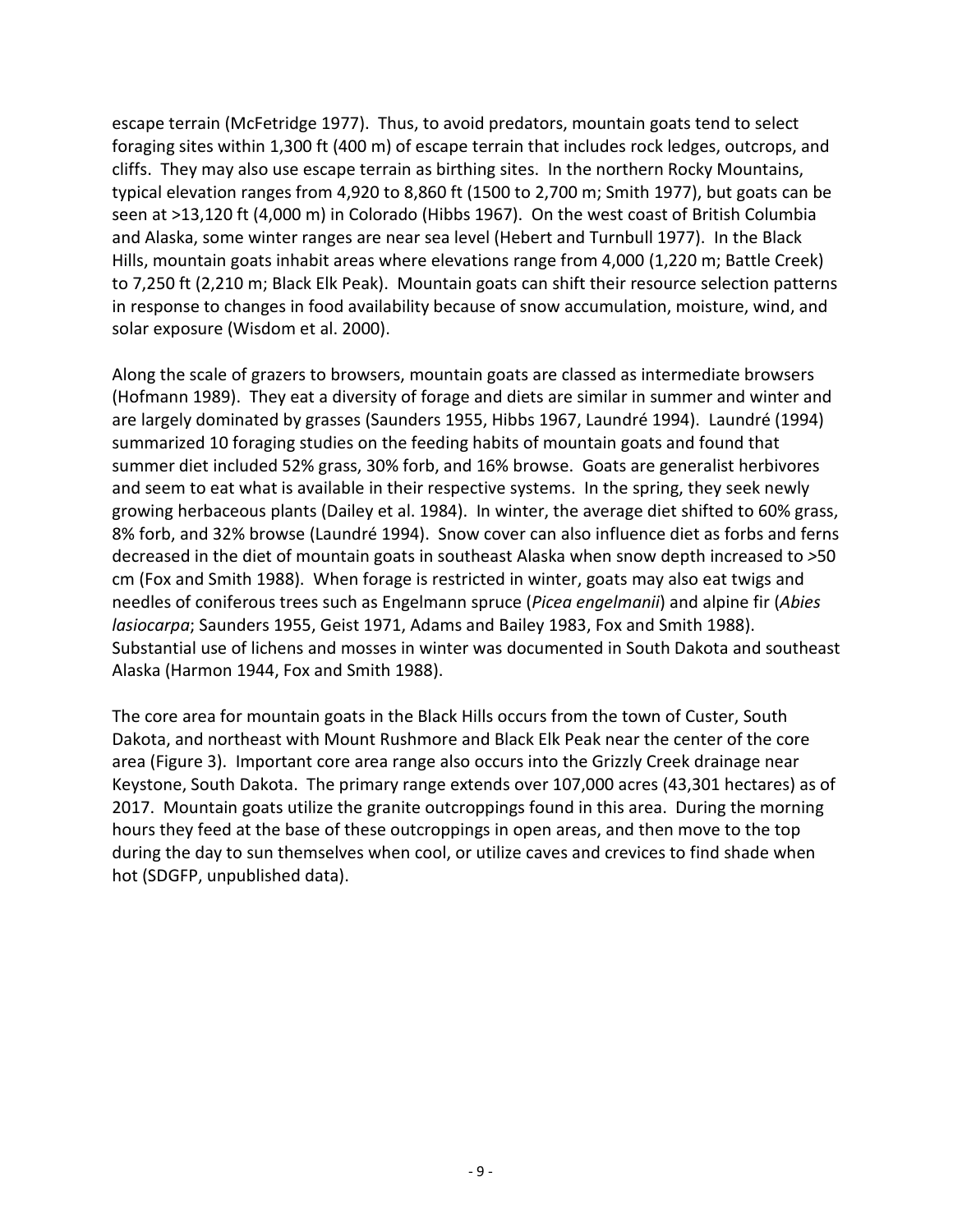

**Figure 3.** Mountain goat core use area in the Black Hills of South Dakota. Their primary range includes granite outcroppings and extends over 107,000 acres (43,301 hectares).

#### **SURVEYS AND MONITORING**

Prior to helicopter surveys in 2007, surveys of mountain goats included baiting and trapping, ground counts, and harvest information (Richardson 1971). The first aerial survey to estimate the mountain goat population in South Dakota was conducted in 1983. Benzon and Rice generated population estimates in 1986 and 1987 using helicopter aerial survey and markresight methodology. Population estimates from 1994–2006 were obtained from aerial surveys conducted with a helicopter. Minimum counts from the survey were adjusted using a detection probability generated from research conducted from 1983–1986 (Benzon and Rice 1987). Population estimates prior to 2007 surveys indicate the Black Hills population has fluctuated greatly from 80–400 animals from the 1940s through the 1980s (Richardson 1971, Benzon and Rice 1987). Mountain goat abundance estimates have been generated through aerial surveys using helicopters and radio-collared mountain goats since 2007 (Table 2). The mean detection rate from 2007-2013 was  $0.189$  (SE = 0.02, n = 270 individuals over 18 flights). The mean resighting rate was 0.39 for marked animals (SE = 0.10) in 2014, and 0.36 (SE = 0.10) in 2016 with detection being greater than observed from 2007–2013. A Hughes MD500D helicopter was not used until 2012. This helicopter allows observers to fly lower and slower which may explain why detection rates increased in recent surveys. If the radiomarked sample size of mountain goats gets so small as to preclude estimating population size using mark-resight, managers will utilize minimum counts and occupancy modeling data to set seasons.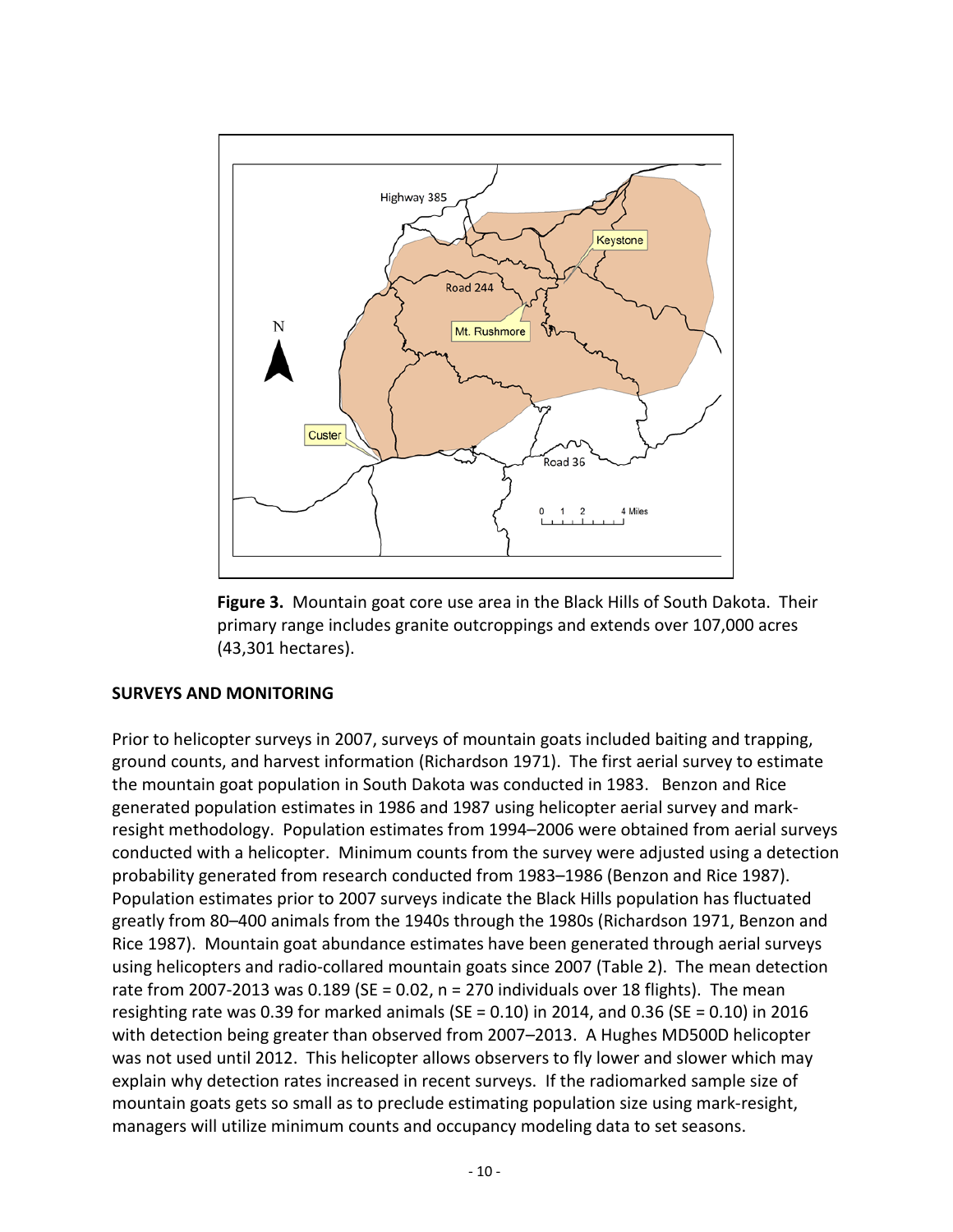| Year      | <b>Minimim Count</b>         | <b>Population Estimate</b> | 95% Confidence Interval  | Method <sup>a</sup>         |
|-----------|------------------------------|----------------------------|--------------------------|-----------------------------|
| 1948      |                              | 64                         | <b>NA</b>                | Ground count                |
| 1951      | $\overline{\phantom{a}}$     | 337                        | <b>NA</b>                | Ground count                |
| 1983      | 41                           | $\overline{\phantom{a}}$   | <b>NA</b>                | Helicopter                  |
| 1984      | 12                           | $\overline{a}$             | <b>NA</b>                | Helicopter                  |
| 1985      | 34                           | $\overline{\phantom{a}}$   | <b>NA</b>                | Helicopter                  |
| 1986      | 26                           | 115                        | <b>NA</b>                | Helicopter                  |
| 1987      | 31                           | 125                        | <b>NA</b>                | Helicopter                  |
| 1988-1990 | $\overline{\phantom{a}}$     | $\overline{\phantom{a}}$   | $\overline{\phantom{a}}$ |                             |
| 1991      | $\qquad \qquad \blacksquare$ | 150-170                    | <b>NA</b>                | Ground count                |
| 1992-1993 | $\overline{\phantom{a}}$     |                            | $\overline{\phantom{a}}$ |                             |
| 1994      | 54                           | 157-234                    | <b>NA</b>                | Helicopter                  |
| 1995      | 68                           | 213                        | <b>NA</b>                | Helicopter                  |
| 1996      | 43                           | 197                        | <b>NA</b>                | Helicopter                  |
| 1997      | 38                           | 170-190                    | <b>NA</b>                | Helicopter                  |
| 1998      | 18                           | 140-180                    | <b>NA</b>                | Helicopter                  |
| 1999      | 32                           | 140-180                    | <b>NA</b>                | Helicopter                  |
| 2000      | 47                           | 140-180                    | <b>NA</b>                | Helicopter                  |
| 2001      | 15                           | 140-180                    | <b>NA</b>                | Helicopter                  |
| 2002      | 25                           | 160                        | <b>NA</b>                | Helicopter                  |
| 2003      | 26                           | 150                        | <b>NA</b>                | Helicopter                  |
| 2004      | 15                           | 125                        | <b>NA</b>                | Helicopter                  |
| 2005      | 21                           | 90                         | <b>NA</b>                | Helicopter                  |
| 2006      | 20                           | 70                         | <b>NA</b>                | Helicopter                  |
| 2007      | 15                           | 62                         | 53-71                    | Helicopter-Sightability     |
| 2008      | 23                           | 71                         | 60-81                    | Helicopter-Sightability     |
| 2009      | 20                           | 56                         | 48-65                    | Helicopter-Sightability     |
| 2010      | 23                           | 76                         | 64-88                    | Helicopter-Sightability     |
| 2011      | 18                           | 55                         | 46-63                    | Helicopter-Sightability     |
| 2012      | 34                           | 104                        | 89-120                   | Helicopter-Sightability     |
| 2013      | 37                           | 111                        | 95-127                   | Helicopter-Sightability     |
| 2014      | 99                           | 121                        | 99-207                   | Helicopter-Log-normal Mark- |
|           |                              |                            |                          | Resight                     |
| 2016      | 106                          | 133                        | 106-236                  | Helicopter-Log-normal Mark- |
|           |                              |                            |                          | Resight                     |

**Table 2**. Survey data for estimating abundance for mountain goats in the Black Hills, South Dakota, 1948-2016.

<sup>a</sup>Ground counts were used from 1948–1951. A helicopter survey was used from 1983–2006 using a mix of mark-resight and detection probability adjustments. Using helicopters, a sightability model was used to estimate population size using radio-collars and the mean detection rate from several flights conducted from 2007–2013. Using helicopters from 2014– 2016, a Poisson log-normal mark-resight estimate was used to estimate population size from radio-marked mountain goats.

Additionally, mountain goat age and gender ratio estimates have been collected from the ground using binoculars to count mountain goats in the core area of their range since 2014. Data are collected by volunteers and department staff in late April. Mature billy:mature nanny ratios have varied from 0.19–0.44, and the kid:mature nanny ratios have varied from 0.23–0.93 (Table 3).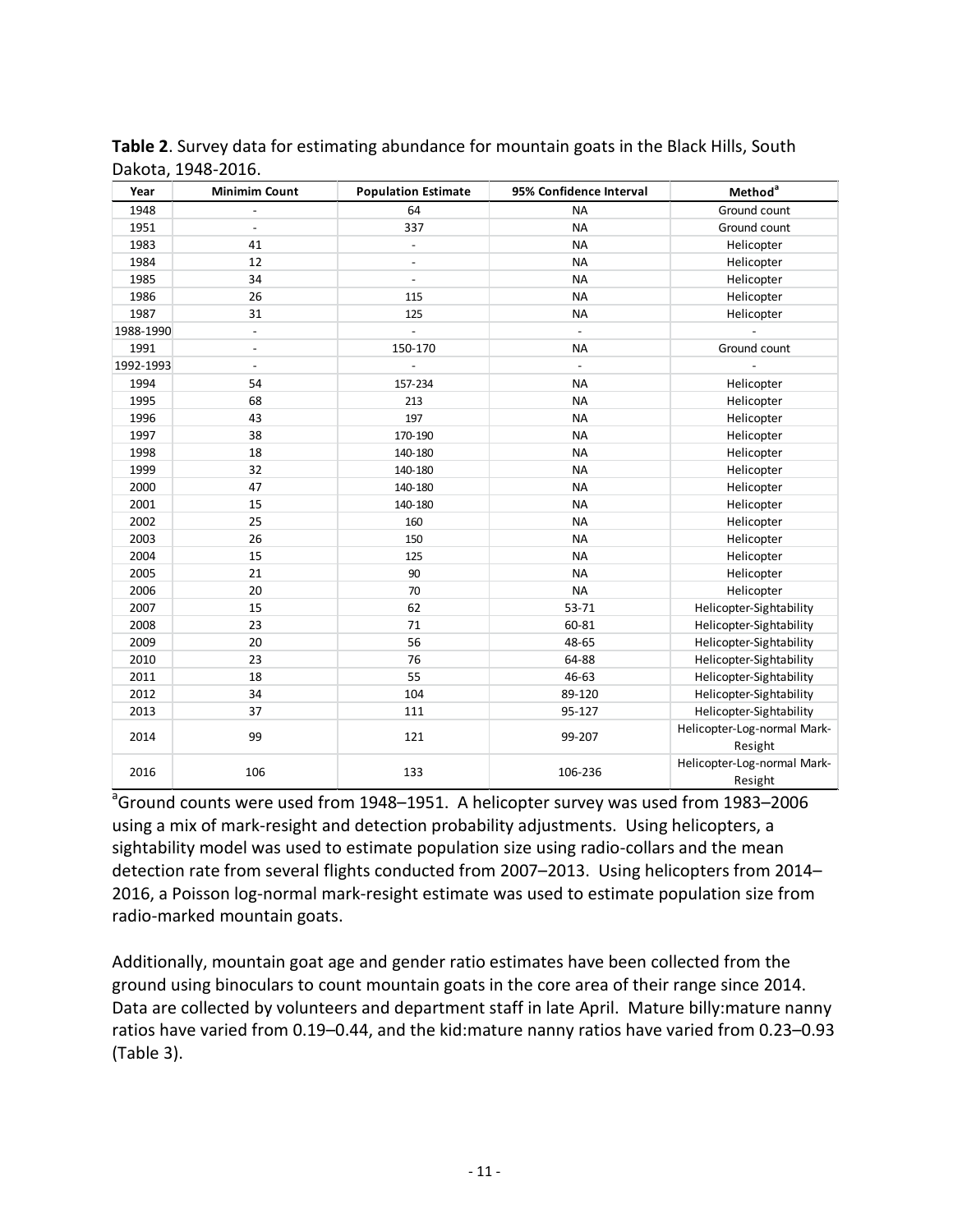| Year | <b>Mature Billy: Mature Nanny Ratio</b> | <b>Kid:Mature Nanny Ratio</b> | Method               |
|------|-----------------------------------------|-------------------------------|----------------------|
| 2014 | 0.19                                    | 0.23                          | <b>Ground Counts</b> |
| 2015 | 0.44                                    | 0.93                          | <b>Ground Counts</b> |
| 2016 | 0.39                                    | 0.31                          | <b>Ground Counts</b> |

**Table 3**. Survey data from ground counts in the Black Hills, South Dakota, 2014-2016.

Occupancy estimates have also been generated with data collected during helicopter aerial surveys (Table 4). We provide estimates across 2 time periods for both detection probability (psi) and also for occupancy lambda, or growth in occupancy (lambda). We have data from 2013-2014 and from 2014-2016. Occupancy lambda of mountain goats has been positive since we started collecting occupancy data in 2013.

**Table 4**. Occupancy estimates using aerial surveys for mountain goats in the Black Hills, South Dakota, 2013-2016.

| Time Period | PSI (Detection Probability) (95% CI) | Lambda (Occupancy Estimate) (95% CI) |
|-------------|--------------------------------------|--------------------------------------|
| 2013-2014   | $0.39(0.29-0.49)$                    | $1.30(0.93-1.68)$                    |
| 2014-2016   | $0.45(0.32-0.57)$                    | $1.15(1.01-1.29)$                    |

## **MOUNTAIN GOAT HUNTING- HISTORICAL HARVESTAND LICENSES**

Mountain goats are hunted in a hunting unit located in the Black Hills and the season dates as of 2018 occur from September 1–December 31 (Figure 4). The first season for mountain goats was held in 1967 and 25 licenses were offered (Figure 5, Table 5). Licenses were decreased to 15 in 1971 and there were no seasons held in 1972, 1974 and 1975 likely due to overharvest, particularly of nannies and the reduction in herd size from transplanting mountain goats in the 1960s (Benzon and Rice 1987). The mountain goat season was closed from 1982–1984 due to a declining population. The season reopened again in 1985 with a limited harvest compared to prior seasons. The season was closed once again from 2007–2014 due to a decline in the population. Since 2015, there have been 2 licenses offered each year to hunters (Figure 6). In 2016, the mark-resight mountain goat population estimate was 133, and a harvest of 2 males was 1.5% of the population, a conservative harvest based on recommendations for harvest in native populations (Côté and Festa-Bianchet 2003, Rice and Gay 2010). A mandatory check of harvested mountain goats is required within 24 hours of harvest. Hunters must attend an orientation which briefs hunters on information related to mountain goat biology, management, and hunting regulations before the season is initiated. Harvest of males is stressed at this orientation briefing. Management of mountain goats is closely monitored and population growth is closely tied to nanny survival and reproduction. If females are removed from hunting at a higher rate the response from the population can be negative growth due to fewer kids being recruited back into the population (Figure 7). It is important that hunters only remove males from this population to ensure a sustainable population of mountain goats for everyone to enjoy.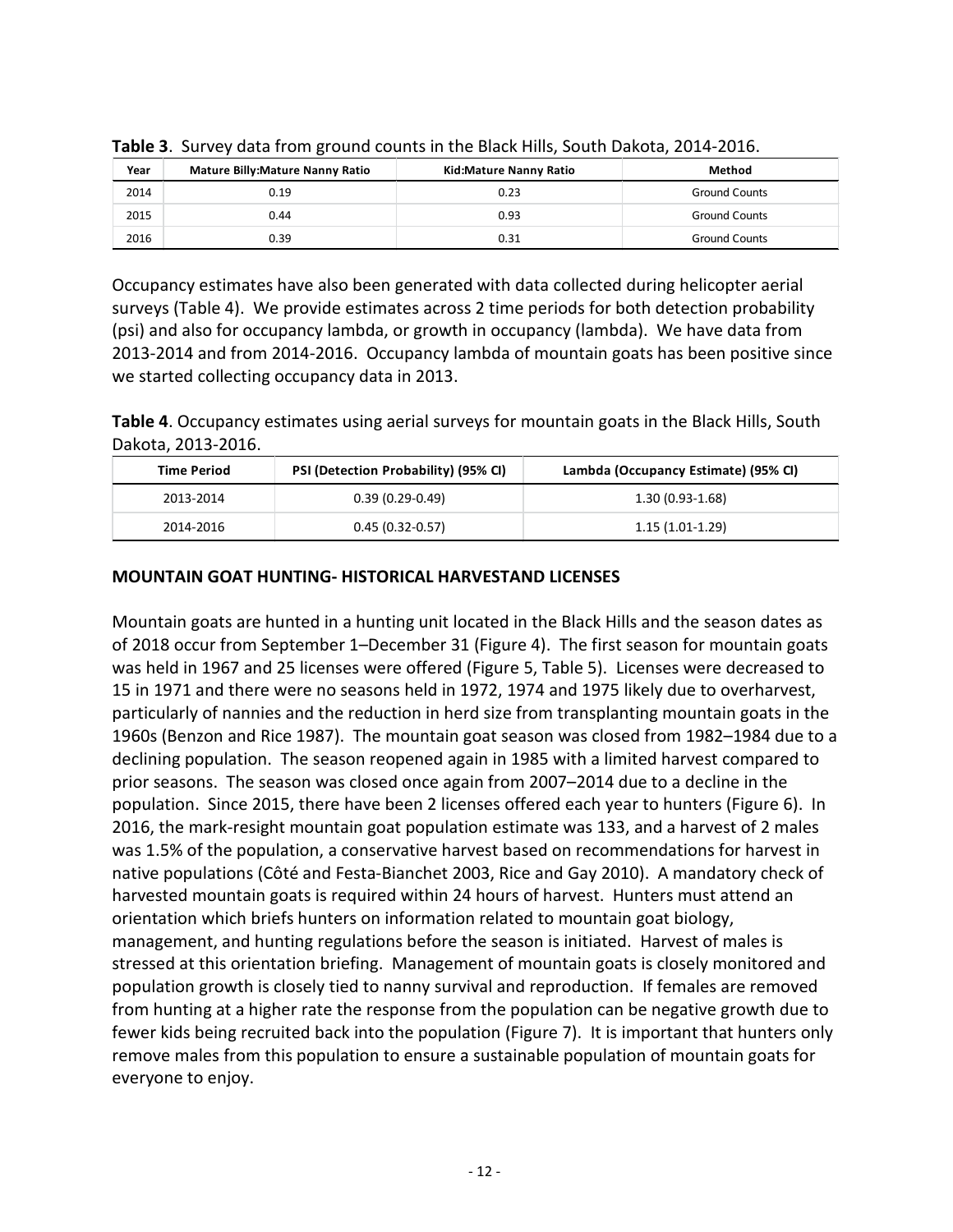

**Figure 4.** Mountain Goat Hunting Unit Map for South Dakota in 2017.



**Figure 5.** Mountain goat harvested from first hunting season in 1967.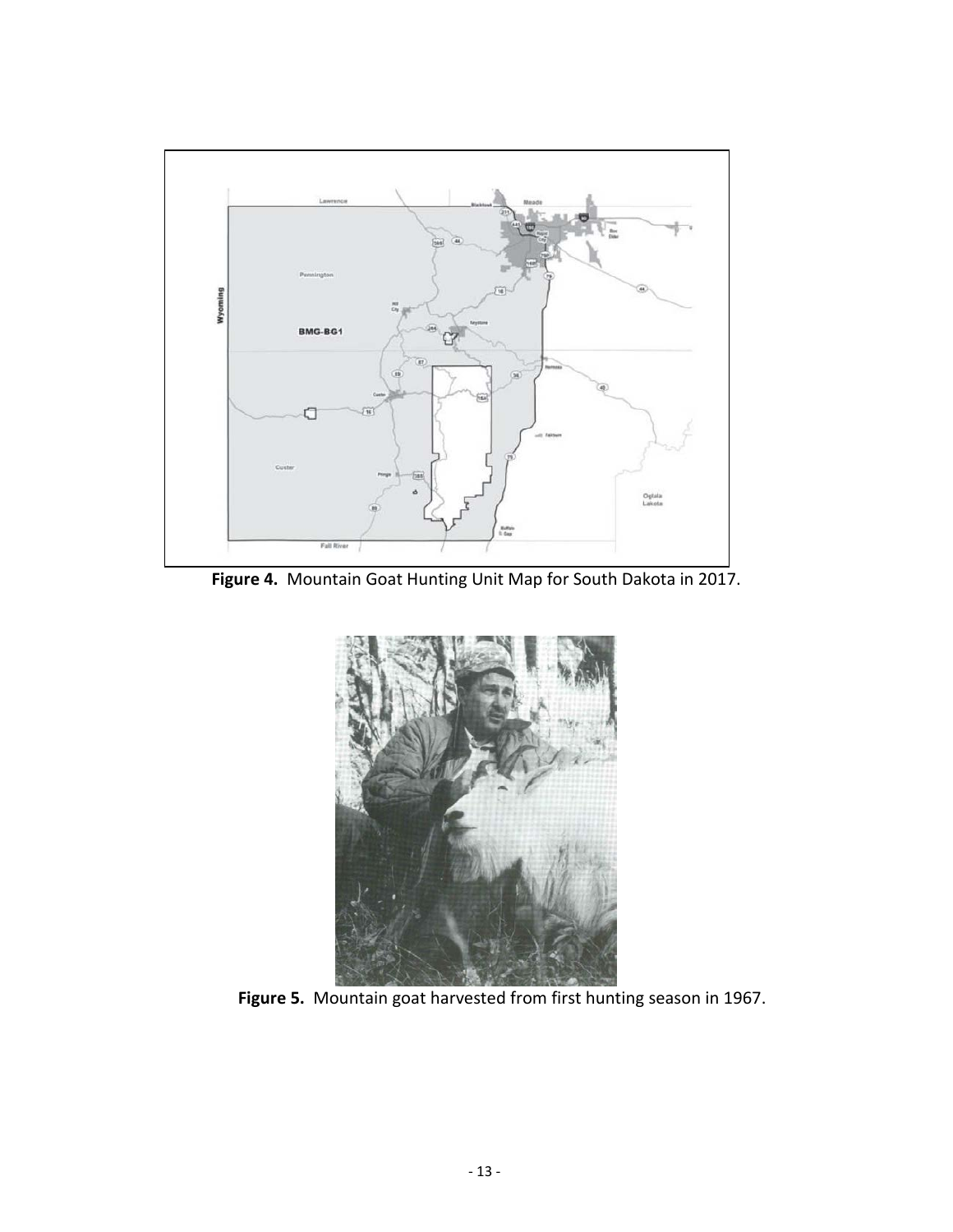

**Figure 6.** Mature male mountain goat harvested from 2016 season. It is important that hunters only remove males (Billies) from this population to ensure a sustainable population of mountain goats for everyone to enjoy.



Figure 7. Five-year trend which exemplifies the benefits of harvesting males and passing up females; if hunters take the time to select males instead of females, more goats will be available for future harvest and viewing by the public. Figure credit Alaska Department of Fish and Game.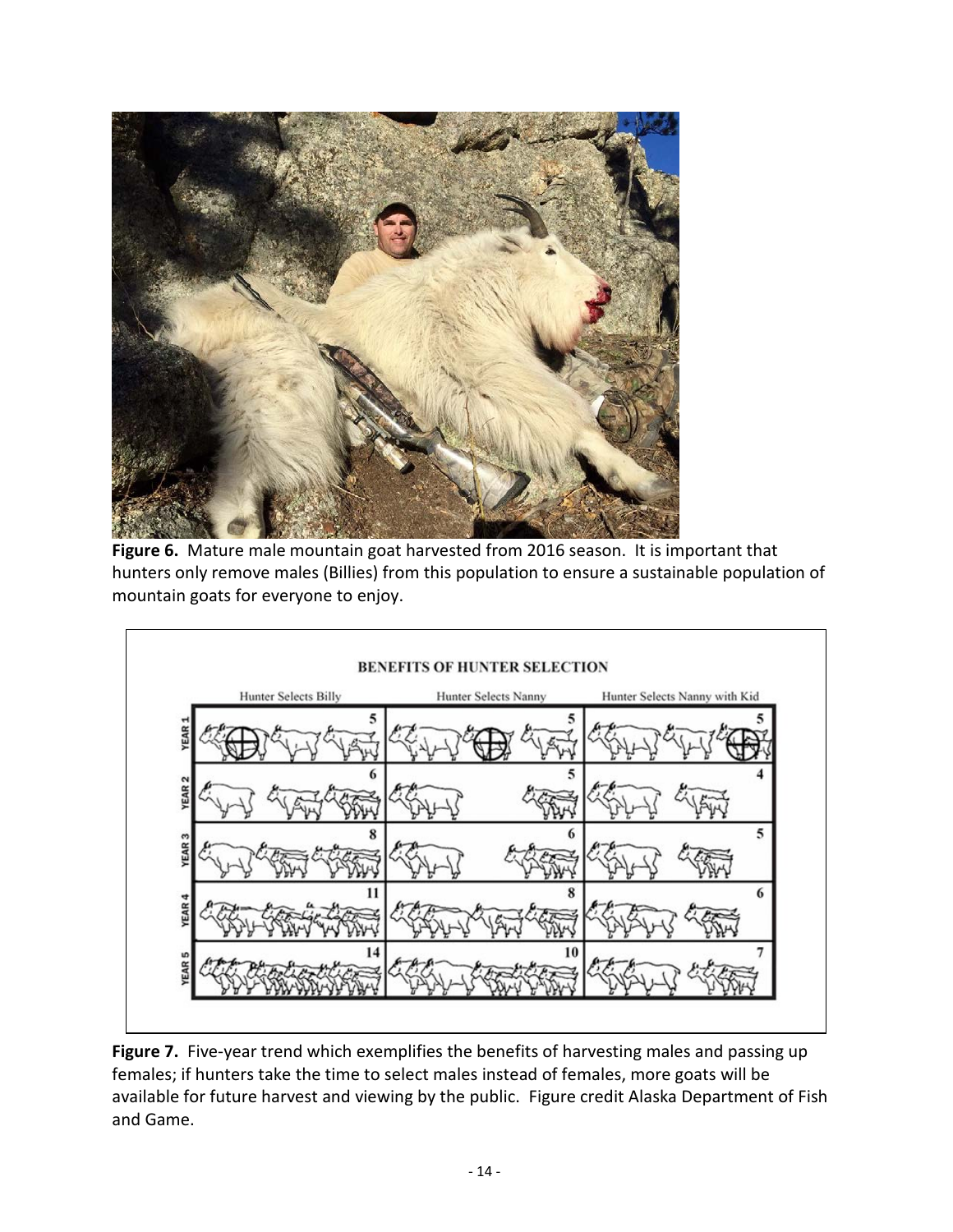| Year      | <b>Licenses Issued</b><br><b>Total Harvest</b> |                         | Male                    | Female                  | Unknown                 |  |  |
|-----------|------------------------------------------------|-------------------------|-------------------------|-------------------------|-------------------------|--|--|
| 1967      | 25                                             | 24                      | 13                      | $11\,$                  | $\pmb{0}$               |  |  |
| 1968      | 25                                             | 21                      | 13                      | 8                       | $\pmb{0}$               |  |  |
| 1969      | 25                                             | 24                      | 19                      | 5                       | 0                       |  |  |
| 1970      | 25                                             | 24                      | 14                      | $10\,$                  | $\pmb{0}$               |  |  |
| 1971      | 15                                             | $12\,$                  | 5                       | $\overline{7}$          | $\pmb{0}$               |  |  |
| 1972      |                                                |                         | No Season               |                         |                         |  |  |
| 1973      | 15                                             | $12\,$                  | $\overline{\mathbf{3}}$ | 9                       | $\pmb{0}$               |  |  |
| 1974-1975 |                                                |                         | No Season               |                         |                         |  |  |
| 1976      | 15                                             | 12                      | 4                       | 8                       | $\pmb{0}$               |  |  |
| 1977      | 10                                             | 9                       | $\mathbf{1}$            | $\mathbf{1}$            | $\overline{7}$          |  |  |
| 1978      | 10                                             | 9                       | 4                       | 5                       | 0                       |  |  |
| 1979      | 10                                             | 10                      | 6                       | $\overline{\mathbf{4}}$ | $\pmb{0}$               |  |  |
| 1980      | 10                                             | 10                      | 6                       | $\overline{4}$          | $\pmb{0}$               |  |  |
| 1981      | 10                                             | 10                      | 8                       | $\overline{2}$          | $\pmb{0}$               |  |  |
| 1982-1984 |                                                |                         | No Season               |                         |                         |  |  |
| 1985      | 4                                              | 4                       | 3                       | $\mathbf 1$             | $\pmb{0}$               |  |  |
| 1986      | 3                                              | 3                       | $\overline{2}$          | $\mathbf{1}$            | $\pmb{0}$               |  |  |
| 1987      | 5                                              | 5                       | 5                       | $\pmb{0}$               | $\pmb{0}$               |  |  |
| 1988      | 5                                              | 5                       | 4                       | $\mathbf{1}$            | 0                       |  |  |
| 1989      | 5                                              | 5                       | $\mathbf{1}$            | $\overline{4}$          | $\pmb{0}$               |  |  |
| 1990      | $\overline{\mathbf{4}}$                        | $\overline{\mathbf{4}}$ | 3                       | $\mathbf{1}$            | $\pmb{0}$               |  |  |
| 1991      | 4                                              | $\overline{\mathbf{4}}$ | $\overline{4}$          | $\pmb{0}$               | $\pmb{0}$               |  |  |
| 1992      | 4                                              | 4                       | $\overline{2}$          | $\overline{2}$          | 0                       |  |  |
| 1993      | 4                                              | 4                       | 3                       | $\mathbf{1}$            | $\pmb{0}$               |  |  |
| 1994      | 4                                              | 4                       | 3                       | $\mathbf 1$             | $\pmb{0}$               |  |  |
| 1995      | 4                                              | 4                       | 3                       | $\mathbf{1}$            | $\pmb{0}$               |  |  |
| 1996      | 5                                              | 5                       | $\mathbf{1}$            | $\overline{\mathbf{4}}$ | 0                       |  |  |
| 1997      | 4                                              | 4                       | 3                       | $\mathbf 1$             | $\pmb{0}$               |  |  |
| 1998      | $\overline{\mathbf{4}}$                        | 4                       | $\overline{\mathbf{4}}$ | $\pmb{0}$               | $\pmb{0}$               |  |  |
| 1999      | 4                                              | 4                       | 4                       | $\pmb{0}$               | $\pmb{0}$               |  |  |
| 2000      | 4                                              | 3                       | 3                       | $\pmb{0}$               | $\pmb{0}$               |  |  |
| 2001      | 4                                              | 4                       | $\mathbf{2}$            | $\mathbf{2}$            | $\pmb{0}$               |  |  |
| 2002      | 3                                              | 3                       | $\overline{2}$          | $\mathbf 1$             | $\pmb{0}$               |  |  |
| 2003      | 3                                              | 3                       | $\mathbf 1$             | $\mathbf{2}$            | $\pmb{0}$               |  |  |
| 2004      | 3                                              | 3                       | $\mathbf{1}$            | $\mathbf{2}$            | $\pmb{0}$               |  |  |
| 2005      | $\mathbf{2}$                                   | $\overline{2}$          | 0                       | $\mathbf{2}$            | $\pmb{0}$               |  |  |
| 2006      | $\mathbf{2}$                                   | $\mathbf 1$             | $\pmb{0}$               | $\mathbf 1$             | 0                       |  |  |
| 2007-2014 |                                                |                         | No Season               |                         |                         |  |  |
| 2015      | $\mathbf{2}$                                   | $\mathbf{2}$            | $\mathbf 1$             | $\mathbf 1$             | $\pmb{0}$               |  |  |
| 2016      | $\mathbf{2}$                                   | $\overline{2}$          | $\mathbf{2}$            | $\mathbf 0$             | $\pmb{0}$               |  |  |
| 2017      | $\mathbf 2$                                    | $\overline{2}$          | $\mathbf{2}$            | $\mathbf 0$             | $\pmb{0}$               |  |  |
| Total     | 285                                            | 265                     | 155                     | 103                     | $\overline{\mathbf{7}}$ |  |  |

**Table 5**. Historical harvest of mountain goats in the Black Hills, South Dakota, 1967-2017.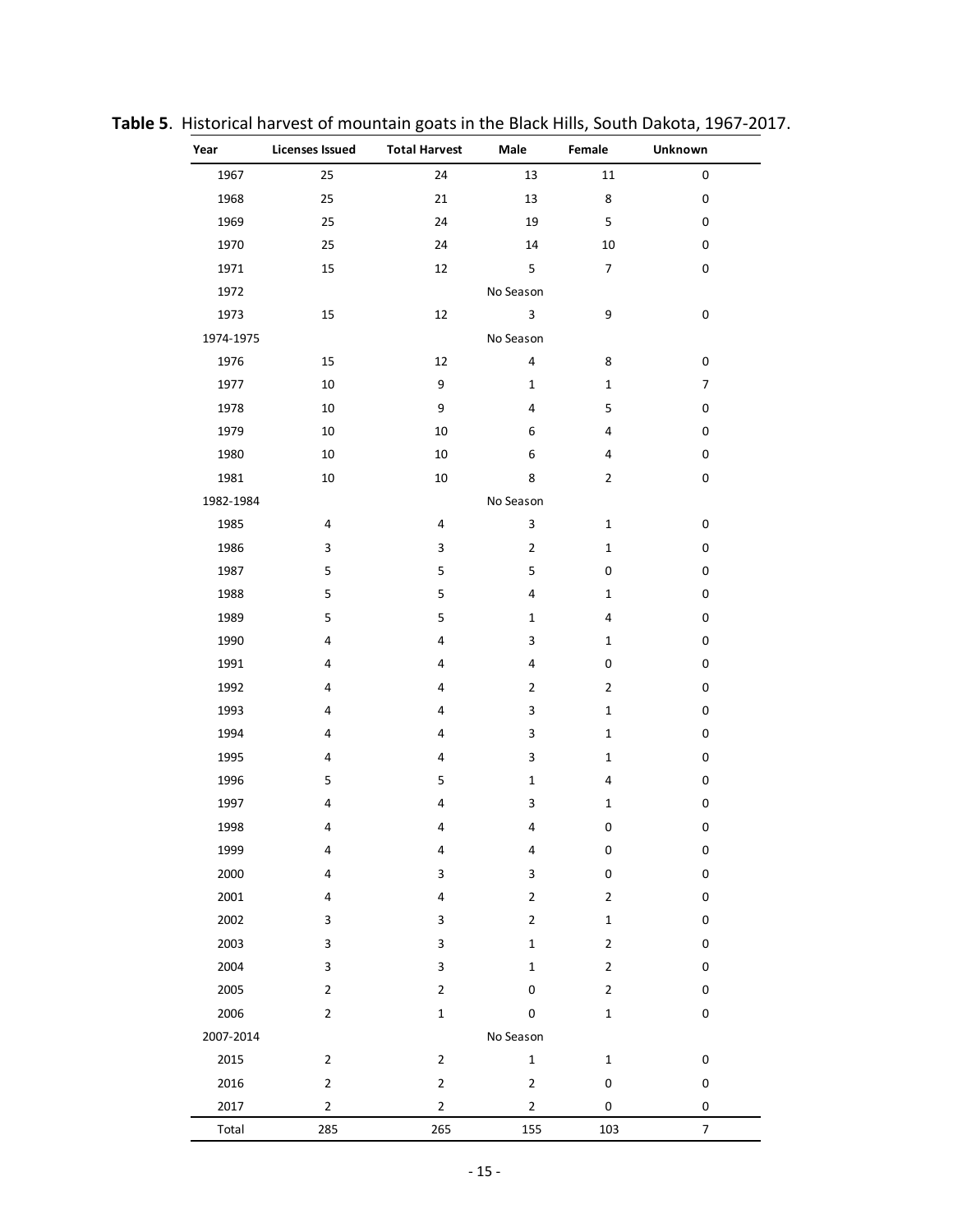## **CHALLENGES AND OPPORTUNITIES**

#### **Habitat**

Landscape use of mountain goats in most of their native range includes extremely remote and rugged alpine and subalpine habitats (Festa-Bianchet and Côté 2008). Mountain goats can also survive in lower elevation habitats along coastal areas (Hebert and Turnbull 1977). The Black Hills lies outside the native range of mountain goats and is not typical mountain goat habitat. This poses some challenges in providing conditions suitable for their survival and reproduction. When compared to the native range of mountain goats, the Black Hills are characterized by lower elevations with a dominant ponderosa pine vegetation community that regenerates seedlings at a fast rate (Shepperd and Battaglia 2002). These conditions are most likely not optimal for mountain goat survival and reproduction. However, mountain pine beetle (MPB) (*Dendroctonus ponderosae* Hopkins) epidemics have created a natural disturbance with significant tree mortality creating openings in the overstory in much of the mountain goat core area (Figure 7). Mountain pine beetle disturbance has occurred in areas with steep, rugged terrain, or areas with rugged granite outcroppings in the core area of mountain goats since 2004, and such a disturbance may have provided improved conditions to enhance mountain goat vital rates. Removal of dense ponderosa pine stands immediately adjacent to or in their escape cover could have improved the ability of mountain goats to visually detect predators. Further, foraging habitat may have improved due to the removal of the overstory. Since 2007, we have documented potential increases in mountain goat populations that correlate with MPB disturbance in their core area (Tables 2–4, Figure 7).

Wildfires have also proven to be responsible in creating habitat for mountain goats in the Black Hills. A prime example was the Battle Creek wildfire of 2002. This wildfire burned approximately 11,300 acres (4,573 hectares) primarily in the Battle Creek drainage adjacent to the historic mountain goat core area (Figure 3). Within approximately two years, mountain goats inhabited the burn area and were observed utilizing the area in all seasons including parturition in the spring.

Collaborating with the United States Forest Service (USFS), National Park Service (NPS), and private landowners to prevent future pine regeneration in rugged granite outcropping areas will be an important habitat management strategy. Although much of the mountain goat core range is within wilderness or inoperational areas for timber management, prescribed burning can be used to maintain the open conditions necessary for their enhanced survival and recruitment. There has been some limited opportunity to implement patch clear cut timber management in the mountain goat core range. A few patch clear cuts were implemented by the USFS in the late 2000s in the mountain goat core range. Patch clear cut timber management adjacent to escape terrain or rugged outcroppings in mountain goat core range will be an important habitat management practice to pursue into the future.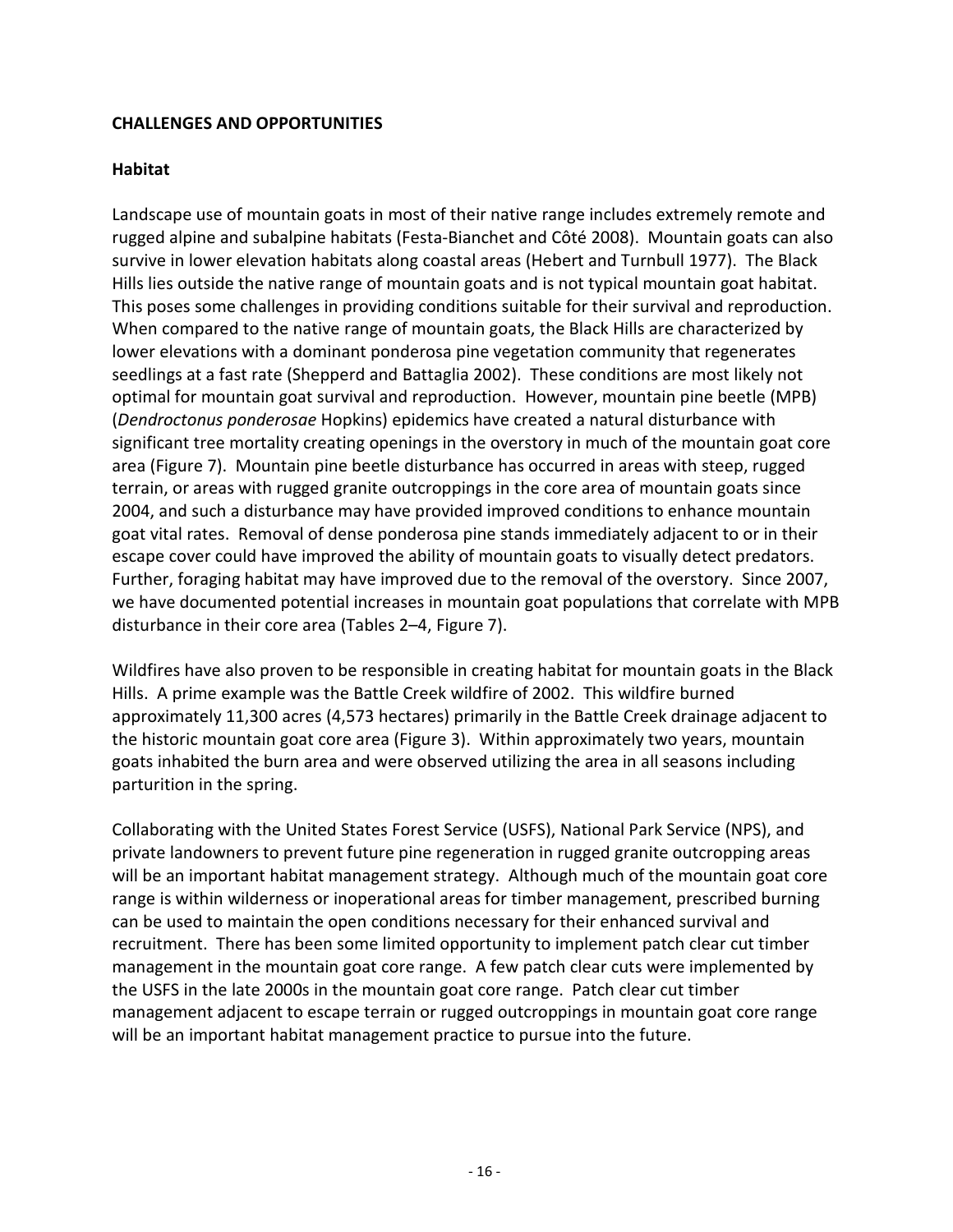

**Figure 8.** Within the forests of the Black Hills, there has been a continuous endemic and several epidemics of MPBs over the last 120–125 years. There is an uncertainty about how many trees were killed but estimates have been provided by Graves (1899), Hopkins (1910), Murdock (1910), Furniss (1997), Thompson (1975), Lessard et al. (1987), Freeman (2015), Harris (2003, 2004, 2005, 2006, 2010, 2011, 2012, 2013, 2014), and Harris et al. (2001, 2002).

#### **Human Encroachment of Mountain Goat Habitat**

The increasing demand for use of public lands for recreational activities has contributed to mounting anthropomorphic pressure on remote public lands worldwide (Knight and Guzwiller 1995, Buckley 2004). Mountain goats are sensitive to human disturbances and likely modify their use of space as a result of these recreational activities (Côté et al. 2013, Richard and Côté 2016). Female mountain goats appear to cover larger areas as an antipredator strategy and when some of their habitats are destroyed or rendered unusable by human disturbance mountain goats can be forced to use a smaller area (Festa-Bianchet and Côté 2008). A study of mountain goat ecology related to human disturbance on Caw Ridge in Alberta, Canada provides evidence that a reduction in habitat could increase mortality of mountain goats by removing potential areas of dispersion, or by decreasing their areas of use. If goats had fewer areas of escape terrain, and were located at predictable locations they were more susceptible to puma predation (Festa-Bianchet and Côté 2008). Caw Ridge in Alberta is similar to the Black Hills in that it has limited escape terrain and it is critical that those areas remain secure from human disturbance as to not increase the probability of predation risk (Festa-Bianchet and Côté 2008). The road density for the Black Hills National Forest averages 5.15 mi/mi<sup>2</sup> (3.2 km/km<sup>2</sup>; T. Mills, Black Hills National Forest, personal communication); many of the road systems receive moderate to high vehicle traffic during spring and summer (Montgomery et al. 2013). Current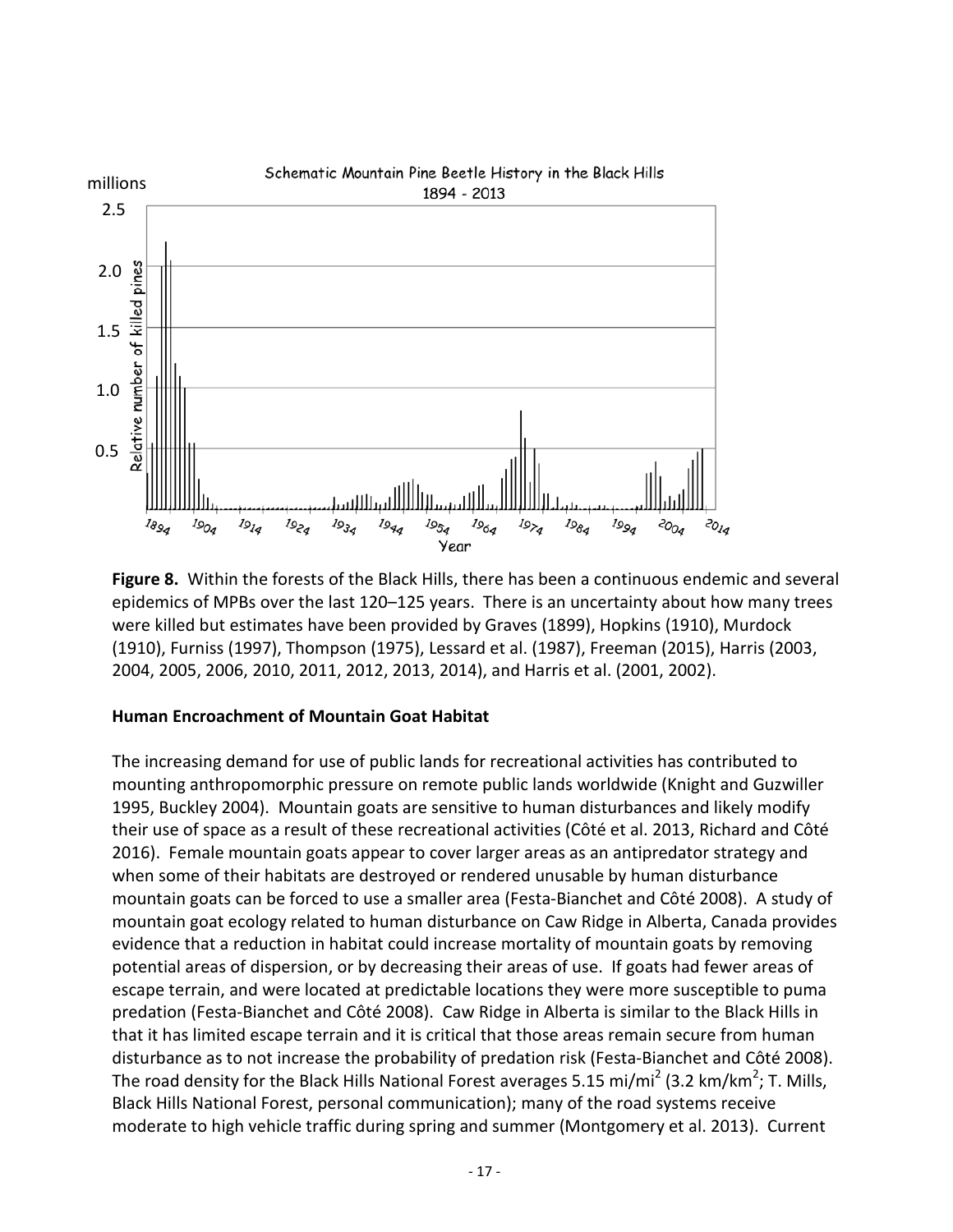road densities in the Black Hills are over 4 times higher than the national average for USFS National Forests from across the United States (United States Department of Agriculture [USDA] Forest Service 2017; [https://www.fs.usda.gov/activity/blackhills/recreation/hiking\)](https://www.fs.usda.gov/activity/blackhills/recreation/hiking). In addition to the road systems, there are 450 miles of hiking trails (USDA Forest Service 2017; [https://www.fs.usda.gov/activity/blackhills/recreation/hiking\)](https://www.fs.usda.gov/activity/blackhills/recreation/hiking). Given the sensitivity of mountain goats to human disturbance it would seem reasonable that such high road and trail system density in the Black Hills has the potential to modify their behavior and space use. Mountain goats are highly susceptible to human disturbance and can suffer from increased predation when prevented from using certain sections of their traditional range (Festa-Bianchet and Côté 2008). The most sensitive time of disturbance occurs during mountain goat parturition when females become solitary, disperse to remote escape terrain, and avoid predation and human disturbance during the birthing and bonding process (Festa-Bianchet and Côté 2008). Displacement of mountain goats from important parturition sites or kid rearing sites during this sensitive bonding period could have negative consequences for kid survival (Festa-Bianchet and Côté 2008). Remote hiking in the Black Elk Wilderness and interest in rock climbing has increased significantly over the last 20 years, particularly in the mountain goat core area. Habitat vital to mountain goat parturition, kid rearing, escape terrain and predator avoidance is also prime locations for hiking and rock climbing in the Black Hills. It is hypothesized that rock climbing may present a significant disturbance to mountain goats in their core area and may play a role in the decreased survival of kids in the Black Hills. Rodrick and Milner (1991) recommend that recreational activities that occur within 1.0 mi (1.6 km) of any winter or breeding range be evaluated for potential wildlife disturbance and potential space use conflicts. Richard and Côté (2016) recommend limiting human disturbance from recreation within a 0.62 mi (1-km) buffer radius of mountain goat use areas. As trail and road systems are proposed or altered it would be important to evaluate mountain goat space use in that decision-making process. Resource agencies should take actions necessary to avoid disturbance during critically sensitive parturition and nursery periods (Objective 1-Strategy 3). Parturition for nannies can occur from May 1-June 15. Nursery groups can be raising kids in sensitive areas during May 1- August 31.

## **Disease**

Contagious ecthyma, also referred to as sore mouth, is a viral disease typically found in domestic sheep and goats which can cause a sore mouth, lesions on lips, muzzle, and occasionally on the udder and hooves (Samual et al. 1975). This disease has been documented in both mountain goats and bighorn sheep (*Ovis canadensis*) and can lead to death in both species (Samual et al. 1975). Contagious ecthyma has not been documented in mountain goats in the Black Hills.

Infectious keratoconjunctivitis (IKC or pinkeye) caused by an infection with *Mycoplasma conjunctivae* is an ocular disease that can cause temporary or permanent blindness in mountain goats (Jansen et al. 2006, Jones 1991). Pinkeye is a highly contagious infection that spreads through contact and is common in domestic sheep and goats (Giacometti et al. 2002). Signs of pinkeye include watery, red swollen eyes, and cloudiness in the white part of the animal's eyes. As pinkeye progresses there is commonly swelling and tearing in the eyes and yellow or green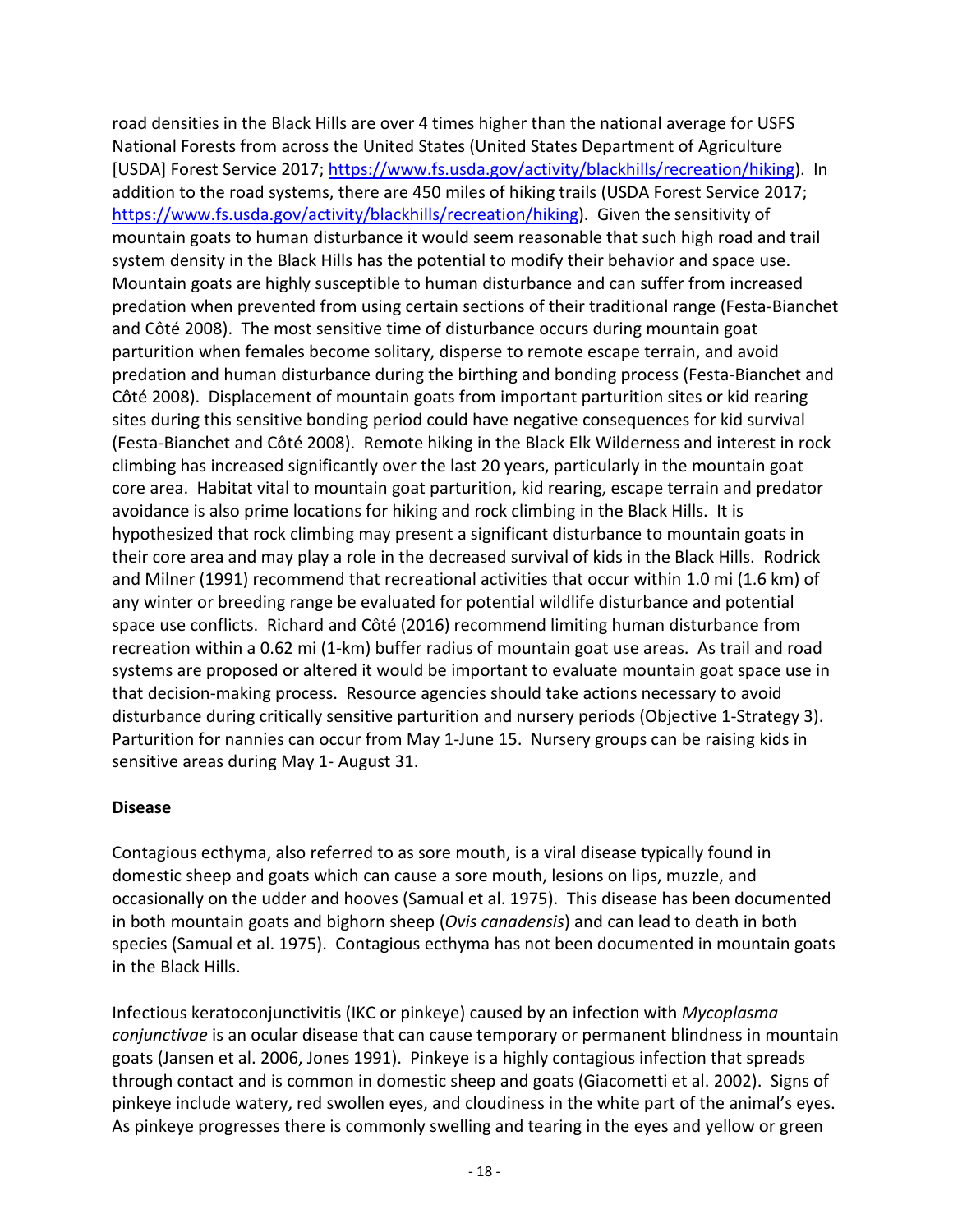pus will drain from the eyes and dry into crusts (Thorne 1982). Mountain goats infected with pinkeye may have difficulties foraging and are susceptible to falls from rugged habitat. Blindness caused by IKC has been documented in mountain goats in the Black Hills. To our knowledge this has not been previously documented in North America with mountain goats. However, cases of this disease in other wild Caprinae such as the Pyrenean chamois (*Rupicapra pyrenaica*) in Spain have led to deaths due to blindness, corneal opacity, and ulceration (Marco et al. 2009). This disease is a common ocular infection of domestic sheep and goats, but it also occurs frequently in wild Caprinae such as Alpine chamois (*Rupicapra rupicapra*), Alpine ibex (*Capra ibex*), European mouflon (*Ovis orientalis musimon*), and Himalayan tahr (*Hemitragus jemlahicus*; Giacometti et al. 2002). In North America, IKC has been documented in mule deer (*Odocoileus hemionus*; Taylor et al. 1996), white-tailed deer (*Odocoileus virginianus*; Thorne 1982), pronghorn (*Antilocapra americana*; Thorne 1982), moose (*Alces alces*; Thorne 1982), and bighorn sheep (Bear and Jones 1973, Jansen et al. 2006).

A potentially more concerning threat is *Mycoplasma ovipneumoniae* which can occur in bighorn sheep, domestics, and mountain goats in the Black Hills leading to possible deaths from pneumonia for both bighorn sheep and mountain goats. Pneumonia deaths related to *Mycoplasma ovipneumoniae* and other forms of bacteria have been the primary mortality factor limiting bighorn sheep herds in the Black Hills (T. Haffley, SDGFP, personal communication, Smith et al. 2014) and throughout the west (Tom Besser, Washington State University, personal communication). This pathogen has been linked to limiting recruitment of kids in a population of mountain goats in Nevada (P. Wolff, Nevada Department of Wildlife, personal communication). Bighorn sheep herds in the East Humboldt Range and Ruby Mountains of Nevada have suffered an all-age pneumonia die-off with an estimated loss of 90% in each herd and sympatric mountain goats also experienced pneumonia with an estimated 10– 20% loss in both herds (P. Wolff, Nevada Department of Wildlife, personal communication). This particular strain of *Mycoplasma ovipneumoniae* in Nevada appeared to influence bighorn sheep vital rates more dramatically than mountain goats. However, the East Humboldt herd in Nevada has had poor kid recruitment since the initial die-off (P. Wolff, Nevada Department of Wildlife, personal communication). The Willard Mountain mountain goat population in Utah has tested positive for *Mycoplasma ovipneumoniae* but their vital rates and population growth do not appear to be negatively affected (R. Robinson, Utah Division of Wildlife Resources, personal communication). A mountain goat tested positive for a new strain of *Mycoplasma ovipneumoniae* in the Black Hills in 2016 and we will continue to monitor the influence such pathogens may have on mountain goats in the Black Hills. Unfortunately, mountain goats may be a reservoir for transmission of a new strain of *Mycoplasma ovipneumoniae* to populations of bighorn sheep, and vice-versa, and is a concern for wildlife managers. Continued monitoring and research of the disease, and its various strains in the Black Hills, may provide insights into potential for disease transfer and implications for population growth for both species.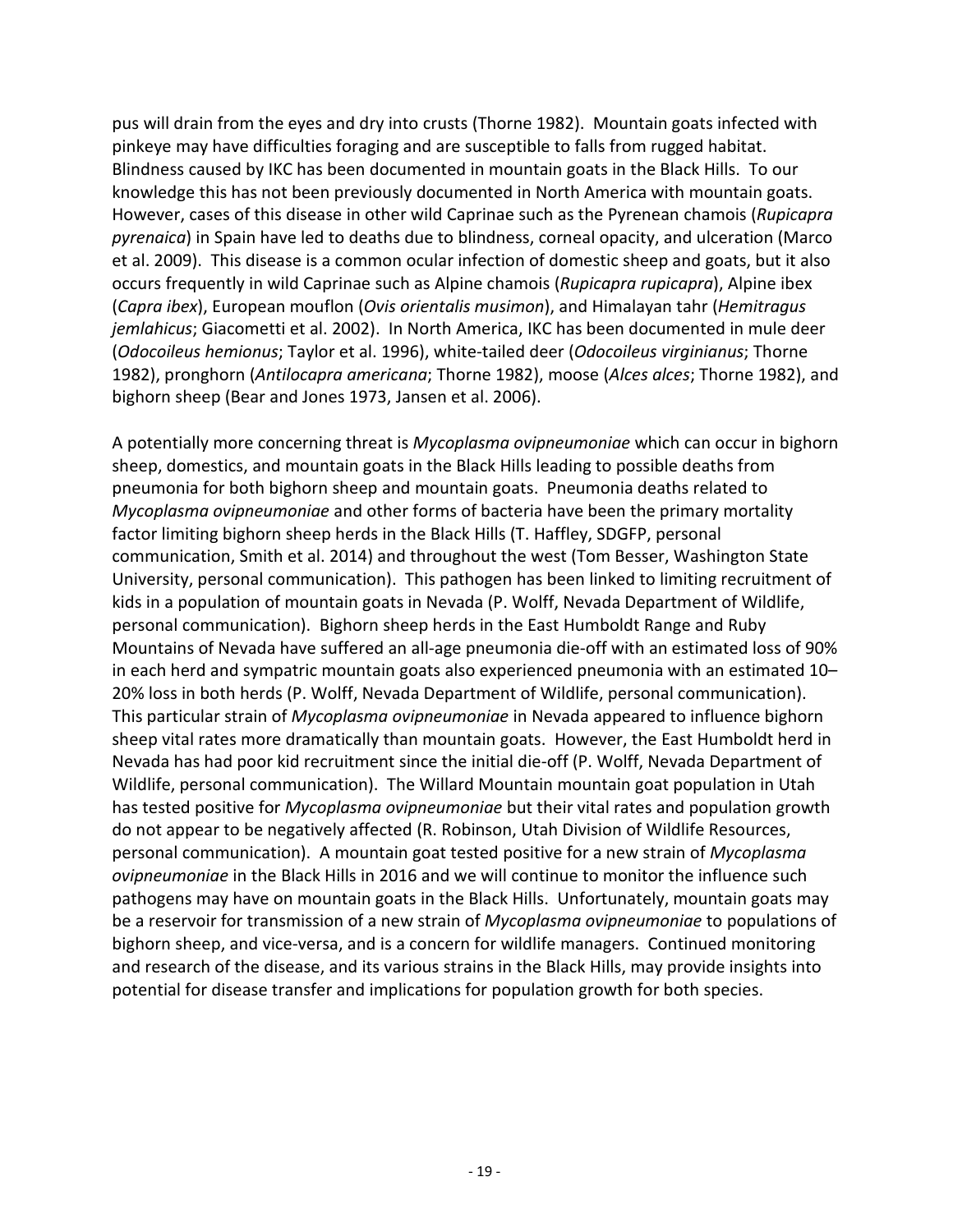## **GOALS, OBJECTIVES & STRATEGIES**

#### **Guiding Principles**

The following statements have guided the development of the mountain goat management plan goals and objectives and reflect the collective values of the SDGFP in relation to management of mountain goats in South Dakota:

- that wildlife, including mountain goats, contributes significantly to the quality of life in South Dakota and therefore must be sustained for future generations.
- that recreational hunting is a legitimate use of mountain goats, and must be encouraged and preserved.
- that the collaboration among various agencies, including the National Park Service, USFS and the State, is critical for the future of mountain goats and their habitats in the Black Hills, and is deserving of recognition and respect.
- that reasonable regulations are necessary for equitable distribution of the benefits of wildlife, including mountain goats, and to promote ethical and safe behavior.
- that the future of wildlife, including mountain goats, depends on a public that appreciates, understands, and supports wildlife and in the public's right to participate in decisions related to wildlife issues.

## **GOALS, OBJECTIVES & STRATEGIES**

The goal for mountain goat management in South Dakota is to maximize user opportunity while maintaining populations consistent with ecological, social, aesthetic, and economic values of the people of South Dakota and our visitors.

#### **Objectives and Strategies**

**Objective 1.** Maintain, manage, and protect existing mountain goat habitat in the Black Hills.

- Strategy A: Maintain existing partnerships with the USFS, NPS, and other state, local, and private conservation partners to support programs and practices encouraging proper mountain goat habitat management on public and private lands.
- Strategy B: Continue to support and utilize SDGFP's forest service liaison position in USFS planning processes to assure mountain goat habitat needs are considered.
- Strategy C: Avoid disturbance during critically sensitive parturition and nursery periods. Parturition for nannies can occur from May 1-June 15. Nursery groups can be raising kids in sensitive areas during May 1- August 31.
- **Objective 2.** Determine status of mountain goat populations.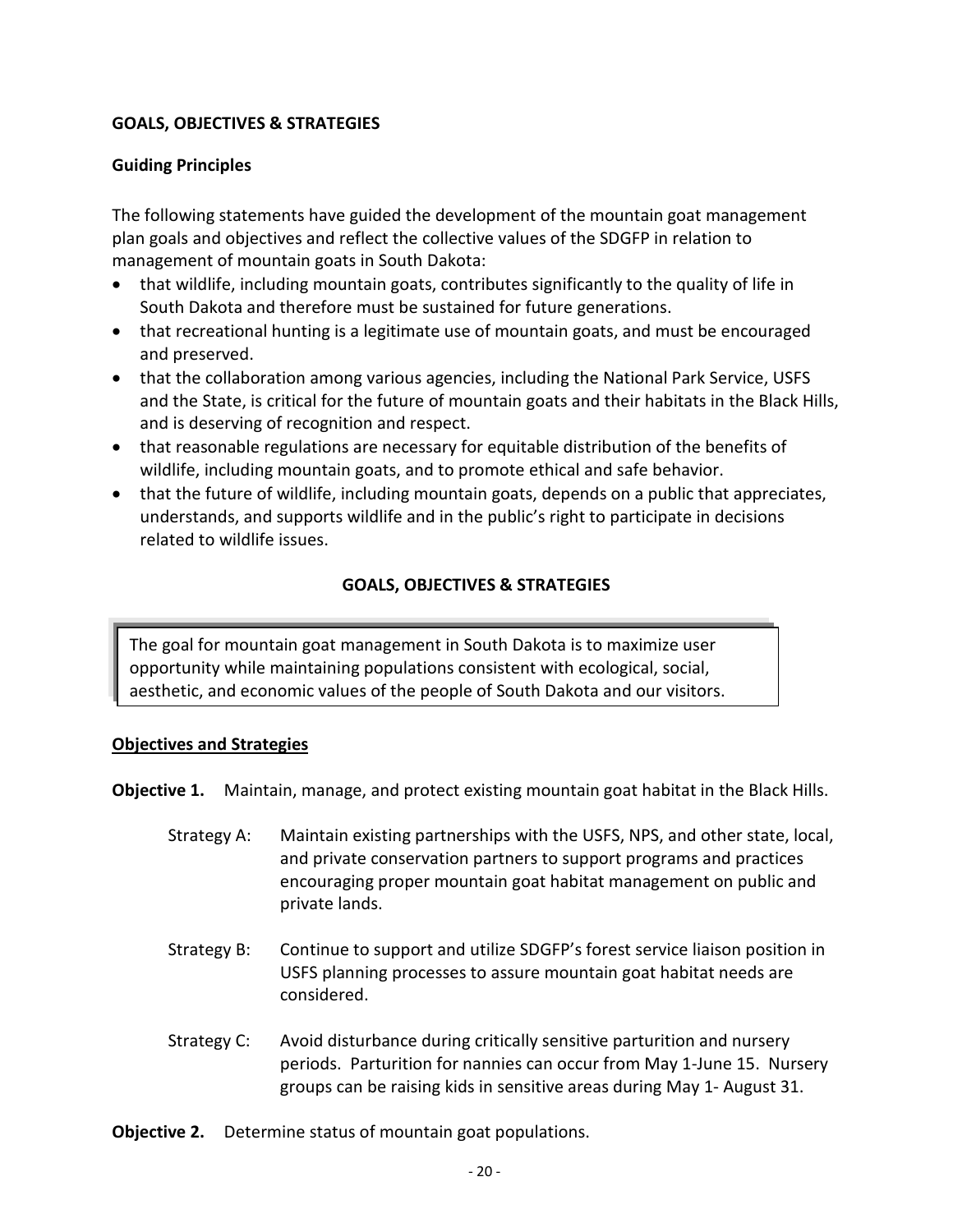- Strategy A: Annually implement surveys including ground and hunter harvest.
- Strategy B: Bi-annually conduct helicopter aerial survey utilizing a Hughes MD500D helicopter to obtain minimum counts and generate occupancy estimates.
- Strategy C: Supplement survey data with research findings when available.
- **Objective 3.** Bi-annually review and set mountain goat management objectives; use harvest strategies to manage the population with the available resource.
	- Strategy A: Bi-annually review mountain goat harvest strategies, license allocation, hunting unit boundaries, and develop 2-year hunting recommendations based on available biological data, public input, and staff recommendations.
	- Strategy B: Harvest will not exceed 4% of the minimum number counted within the mountain goat core area as determined during bi-annual surveys. When the minimum number counted reaches less than 50 individuals the season will be closed. Other demographic data can be used in assessing season closures and the season can be closed with minimum counts of greater than 50.
- **Objective 4.** Manage and monitor disease pathogens in mountain goat herds in the Black Hills.
	- Strategy A: Continue to inventory and document domestic sheep and goats in areas adjacent to mountain goat herds.
	- Strategy B: Work with conservation organizations to develop cooperative programs to discourage domestic sheep and goat ownership in areas adjacent to mountain goat herds.
	- Strategy C: Manage and monitor mountain goat disease events and attempt to mitigate losses of goats through disease mitigation management when feasible; implement testing and removal of mountain goats that are identified as shedders of *Mycoplasma ovipneumoniae* in populations that are experiencing pneumonia die-offs in an attempt to recover these populations at a faster rate.
- **Objective 5.** Continue to use science-based research, habitat inventories, and surveys to answer questions related to mountain goat ecology and public attitudes towards mountain goat management.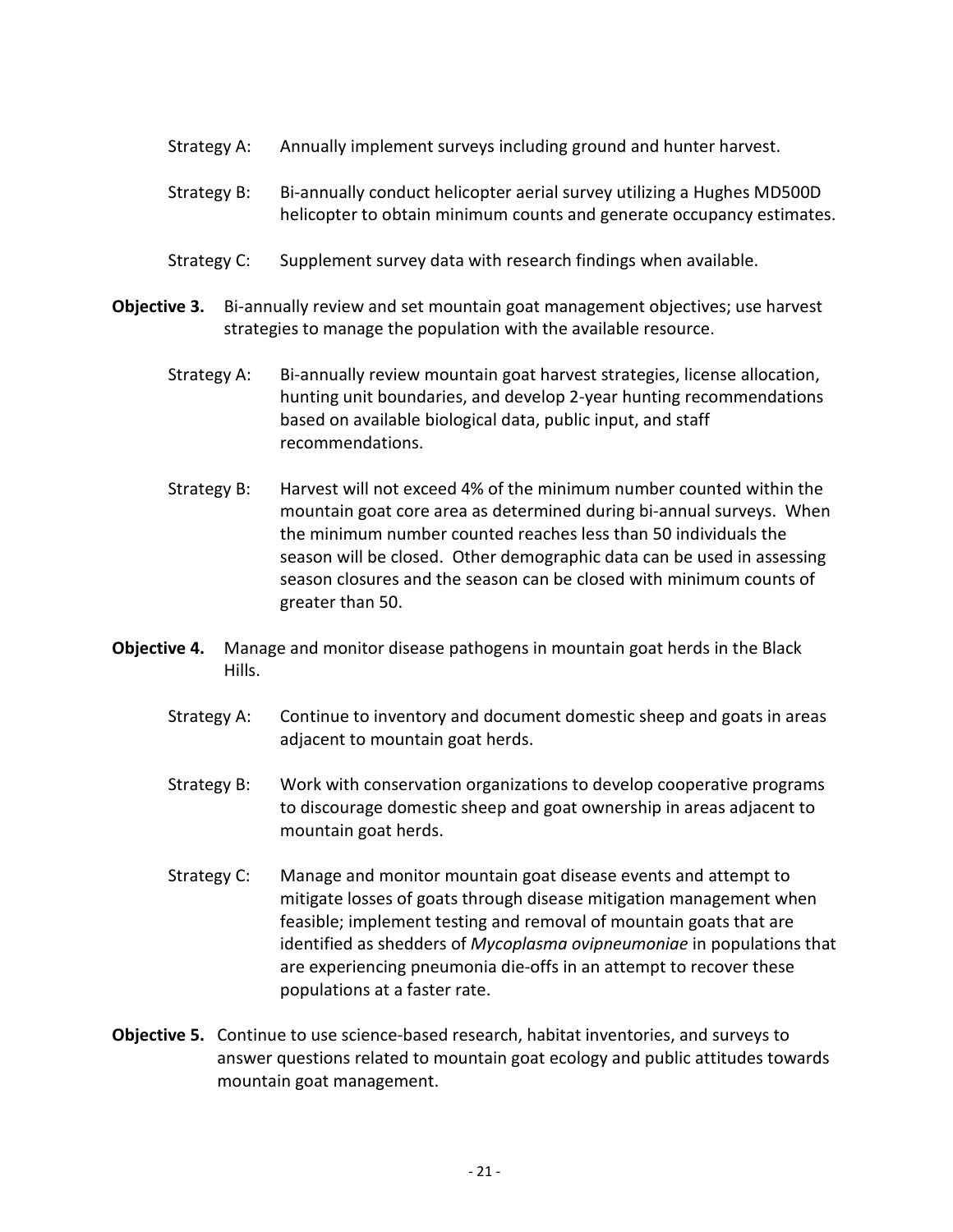- Strategy A: Annually evaluate and prioritize research/survey needs. Develop research/survey proposals and seek funding opportunities.
- Strategy B: Use research/survey findings to guide mountain goat management where available and feasible.
- **Objective 6**. Inform and educate the public on mountain goat ecology, management, research, and provide viewing opportunities.
	- Strategy A: Provide an electronic copy of the "South Dakota Mountain Goat Action Plan 2018–2027" on the department's website. Printed copies will be available upon request by March 2018.
	- Strategy B: Use all available media to educate and inform the public regarding mountain goat status, ecology, and harvest.
	- Strategy C: Brief mountain goat hunters annually in accurately determining gender of mountain goats and encourage harvest of males as harvest of females contributes to additive mortality.
	- Strategy D: Promote viewability of mountain goats for the enjoyment of the public. Opportunities exist where tourism viewsheds such as Mount Rushmore and the Needles Eye provide the public a unique setting to observe their behavior as a quality experience.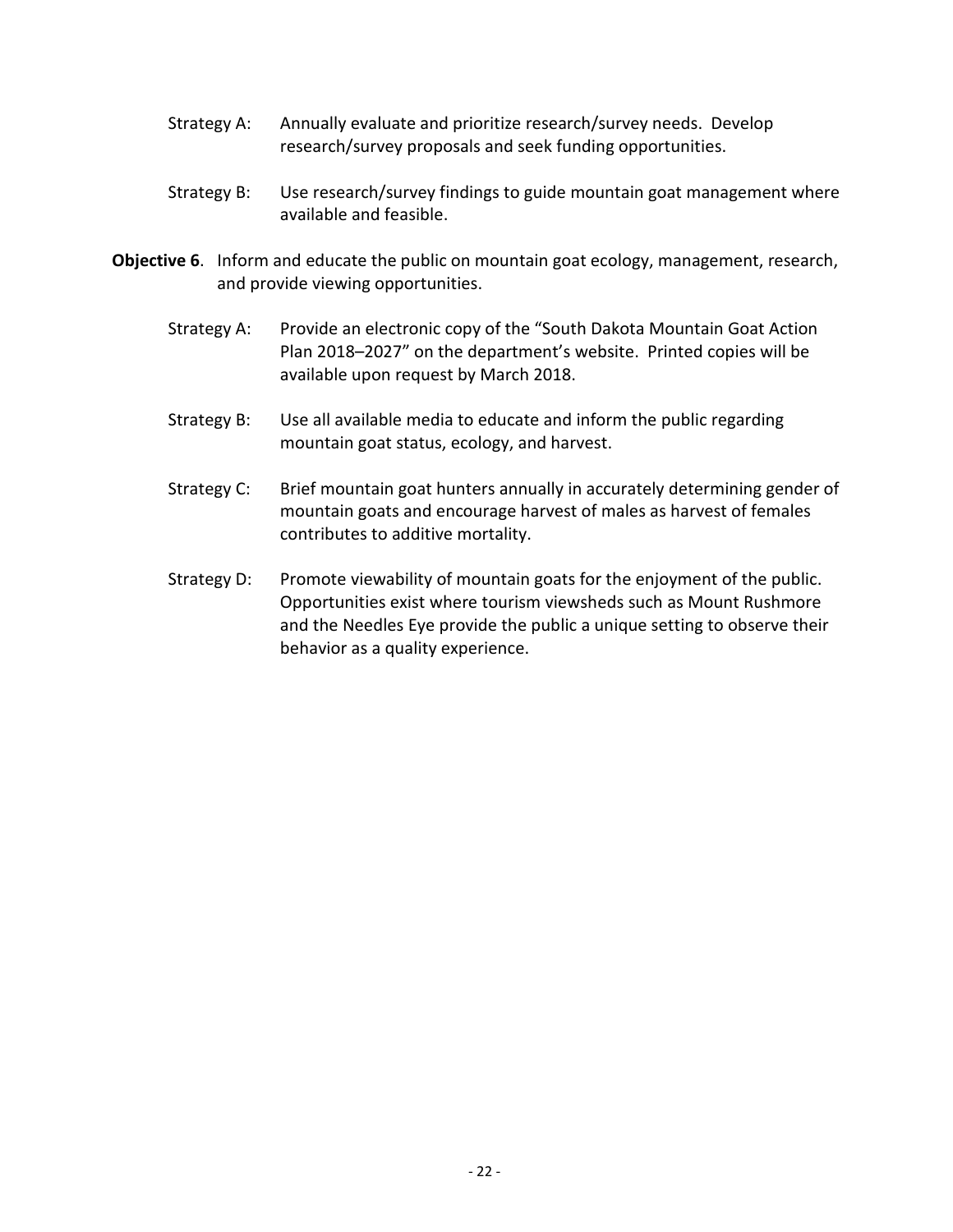**Table 6.** Implementation schedule and primary responsibility.

| <b>Goals, Objectives &amp; Strategies</b>                                                                                                                                                                                                                         | 2018         | 2019 | 2020 | 2021 | 2022         | <b>Primary Responsibility</b>                                                                                          |
|-------------------------------------------------------------------------------------------------------------------------------------------------------------------------------------------------------------------------------------------------------------------|--------------|------|------|------|--------------|------------------------------------------------------------------------------------------------------------------------|
| GOAL: The goal for mountain goat management in South Dakota is to<br>maximize user opportunity while maintaining populations consistent<br>with ecological, social, aesthetic, and economic values of the people of<br>South Dakota and our visitors.             |              |      |      |      |              |                                                                                                                        |
| <b>OBJECTIVE 1:</b> Maintain, manage, and protect existing mountain goat<br>habitat in the Black Hills.                                                                                                                                                           |              |      |      |      |              |                                                                                                                        |
| <b>Strategies</b>                                                                                                                                                                                                                                                 |              |      |      |      |              |                                                                                                                        |
| Strategy A: Maintain existing partnerships with the US Forest Service,<br>NPS, and other state, local, and private conservation partners to<br>support programs and practices encouraging proper mountain goat<br>habitat management on public and private lands. | $\checkmark$ | ✓    | ✓    | ✓    | $\checkmark$ | Senior Biologist<br>Regional Wildlife Manager<br>Administration<br>Habitat Program Administrator<br>USFS-SDGFP liaison |
| Strategy B: Continue to support and utilize SDGFP's forest service<br>liaison position in USFS planning processes to assure mountain goat<br>habitat needs are considered.                                                                                        | ✓            | ✓    | ✓    | ✓    | $\checkmark$ | Administration<br>Reg. Terrestrial Res. Supervisor<br>Habitat Program Administrator<br><b>USFS-SDGFP liaison</b>       |
| Strategy C: Avoid disturbance during critically sensitive parturition and<br>nursery periods. Parturition for nannies can occur from May 1-June 15.<br>Nursery groups can be raising kids in sensitive areas during May 1-<br>August 31.                          | ✓            | ✓    | ✓    | ✓    | ✓            | Administration<br>Reg. Terrestrial Res. Supervisor<br>Habitat Program Administrator<br>USFS-SDGFP liaison              |
| <b>OBJECTIVE 2:</b> Determine status of mountain goat populations.                                                                                                                                                                                                |              |      |      |      |              |                                                                                                                        |
| <b>Strategies</b>                                                                                                                                                                                                                                                 |              |      |      |      |              |                                                                                                                        |
| Strategy A: Annually implement surveys including ground and hunter<br>harvest.                                                                                                                                                                                    | ✓            | ✓    | ✓    | ✓    | ✓            | Regional Wildlife Manager<br>Senior Biologist<br>Harvest Survey Coordinator                                            |
| Strategy B. Bi-annually conduct helicopter aerial survey utilizing<br>Hughes MD500D helicopter to obtain minimum counts and generate<br>occupancy estimates.                                                                                                      | ✓            |      | ✓    |      | $\checkmark$ | Regional Wildlife Manager<br>Senior Biologist<br>Harvest Survey Coordinator                                            |
| Strategy C. Supplement survey data with research findings when<br>available.                                                                                                                                                                                      | $\checkmark$ | ✓    | ✓    | ✓    | $\checkmark$ | Senior Biologist<br>Regional Wildlife Manager                                                                          |
| <b>OBJECTIVE 3:</b> Bi-annually review and set mountain goat management                                                                                                                                                                                           |              |      |      |      |              |                                                                                                                        |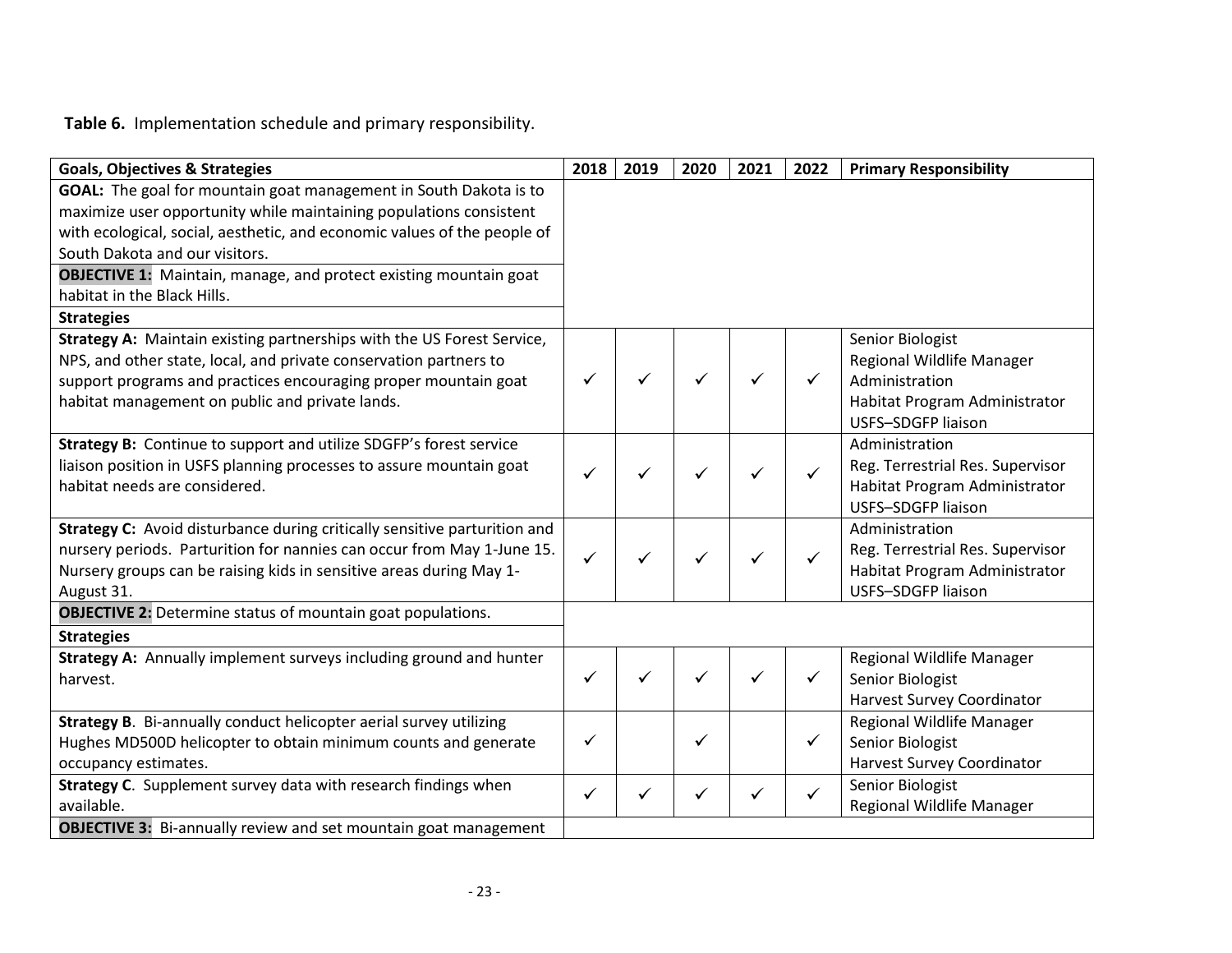| objectives; use harvest strategies to manage the population with the                                                                                                                                                                                                                                                                                                                                        |   |   |   |   |   |                                                                                                     |
|-------------------------------------------------------------------------------------------------------------------------------------------------------------------------------------------------------------------------------------------------------------------------------------------------------------------------------------------------------------------------------------------------------------|---|---|---|---|---|-----------------------------------------------------------------------------------------------------|
| available resource.                                                                                                                                                                                                                                                                                                                                                                                         |   |   |   |   |   |                                                                                                     |
| <b>Strategies</b>                                                                                                                                                                                                                                                                                                                                                                                           |   |   |   |   |   |                                                                                                     |
| Strategy A: Bi-annually review mountain goat harvest strategies,<br>license allocation, hunting unit boundaries, and develop 2-year hunting<br>recommendations based on available biological data, public input, and<br>staff recommendations.                                                                                                                                                              |   | ✓ |   | ✓ |   | Senior Biologist<br>Reg. Terrestrial Res. Supervisor<br>Regional Wildlife Manager<br>Administration |
| Strategy B: Harvest will not exceed 4% of the minimum number<br>counted within the mountain goat core area as determined during bi-<br>annual surveys. When the minimum number counted reaches less<br>than 50 individuals the season will be closed. Other demographic data<br>can be used in assessing season closures and the season can be closed<br>with minimum counts of greater than 50.            | ✓ |   |   | ✓ | ✓ | Senior Biologist<br>Reg. Terrestrial Res. Supervisor<br>Regional Wildlife Manager<br>Administration |
| <b>OBJECTIVE 4:</b> Management and monitoring of disease pathogens in<br>mountain goat herds in the Black Hills.<br><b>Strategies</b>                                                                                                                                                                                                                                                                       |   |   |   |   |   |                                                                                                     |
| Strategy A: Continue to inventory and document domestic sheep and<br>goats in areas adjacent to mountain goat herds.                                                                                                                                                                                                                                                                                        | ✓ | ✓ | ✓ | ✓ | ✓ | Regional Wildlife Manager<br>Reg. Terrestrial Res. Supervisor                                       |
| Strategy B. Work with conservation organizations to develop<br>cooperative programs to discourage domestic sheep and goat<br>ownership in areas adjacent to mountain goat herds.                                                                                                                                                                                                                            | ✓ | ✓ | ✓ | ✓ | ✓ | Regional Wildlife Manager<br>Reg. Terrestrial Res. Supervisor                                       |
| Strategy C. Manage and monitor mountain goat disease events<br>and attempt to mitigate losses of goats through disease<br>mitigation management when feasible; implement testing and<br>removal of mountain goats that are identified as shedders of<br>Mycoplasma ovipneumoniae in populations that are experiencing<br>pneumonia die-offs in an attempt to recover these populations<br>at a faster rate. | ✓ |   |   | ✓ |   | Senior Biologist<br>Regional Wildlife Manager<br>Reg. Terrestrial Res. Supervisor                   |
| <b>OBJECTIVE 5:</b> Continue to use science-based research, habitat<br>inventories, and surveys to answer questions related to mountain goat<br>ecology and public attitudes towards mountain goat management.<br><b>Strategies</b>                                                                                                                                                                         |   |   |   |   |   |                                                                                                     |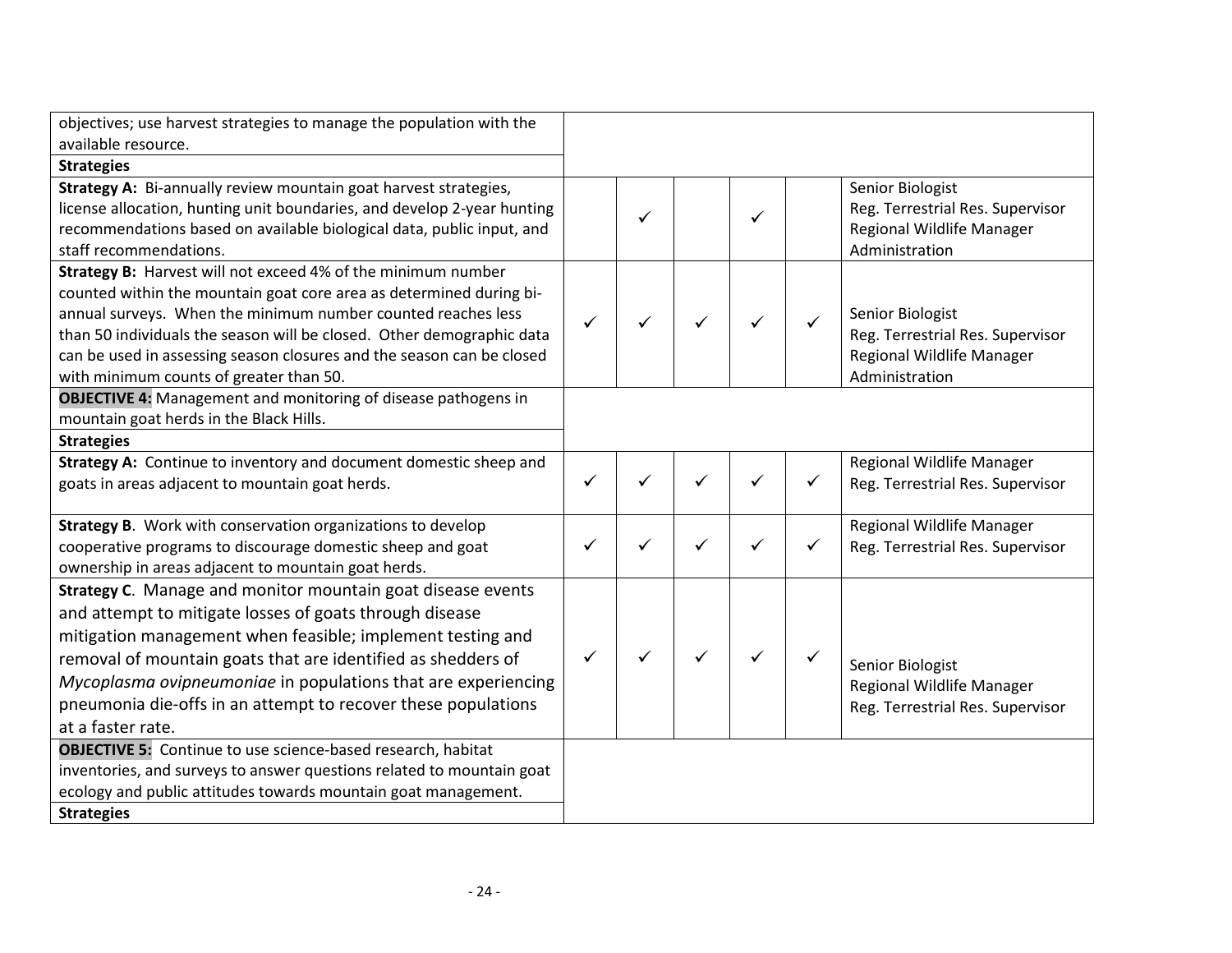| Strategy A: Annually evaluate and prioritize research/survey needs.<br>Develop research/survey proposals and seek funding opportunities. | ✓            | ✓            | ✓ | ✓ | $\checkmark$ | Reg. Terrestrial Res. Supervisor<br>Regional Wildlife Manager<br>Senior Biologist |
|------------------------------------------------------------------------------------------------------------------------------------------|--------------|--------------|---|---|--------------|-----------------------------------------------------------------------------------|
| Strategy B: Use research/survey findings to guide mountain goat<br>management where available and feasible.                              | ✓            | ✓            | ✓ |   | $\checkmark$ | Reg. Terrestrial Res. Supervisor<br>Regional Wildlife Manager<br>Senior Biologist |
| <b>OBJECTIVE 6:</b> Inform and educate the public on mountain goat                                                                       |              |              |   |   |              |                                                                                   |
| ecology, management, research, and provide viewing opportunities.                                                                        |              |              |   |   |              |                                                                                   |
| <b>Strategies</b>                                                                                                                        |              |              |   |   |              |                                                                                   |
| Strategy A: By March 2018, provide an electronic copy of the "South                                                                      |              |              |   |   |              |                                                                                   |
| Dakota Mountain Goat Action Plan 2018-2027" on the department's                                                                          | $\checkmark$ |              |   |   |              | <b>Communications Staff</b>                                                       |
| website. Printed copies will be available upon request.                                                                                  |              |              |   |   |              |                                                                                   |
| Strategy B: Use all available media to educate and inform the public                                                                     | $\checkmark$ | $\checkmark$ | ✓ | ✓ |              | <b>Communication Staff</b>                                                        |
| regarding mountain goat status, ecology, and harvest.                                                                                    |              |              |   |   |              |                                                                                   |
| <b>Strategy C:</b> Brief mountain goat hunters annually in accurately                                                                    |              |              |   |   |              | Regional Wildlife Manager                                                         |
| determining gender of mountain goats and encourage harvest of males                                                                      | $\checkmark$ | ✓            | ✓ | ✓ | $\checkmark$ | <b>Regional Staff</b>                                                             |
| as harvest of females contributes to additive mortality.                                                                                 |              |              |   |   |              |                                                                                   |
| <b>Strategy D:</b> Promote viewability of mountain goats for the enjoyment                                                               |              |              |   |   |              |                                                                                   |
| of the public. Opportunities exist where tourism viewsheds such as                                                                       | ✓            | ✓            | ✓ |   |              | Regional Wildlife Manager                                                         |
| Mount Rushmore and the Needles Eye provide the public a unique                                                                           |              |              |   |   |              | <b>Regional Staff</b>                                                             |
| setting to observe their behavior as a quality experience.                                                                               |              |              |   |   |              |                                                                                   |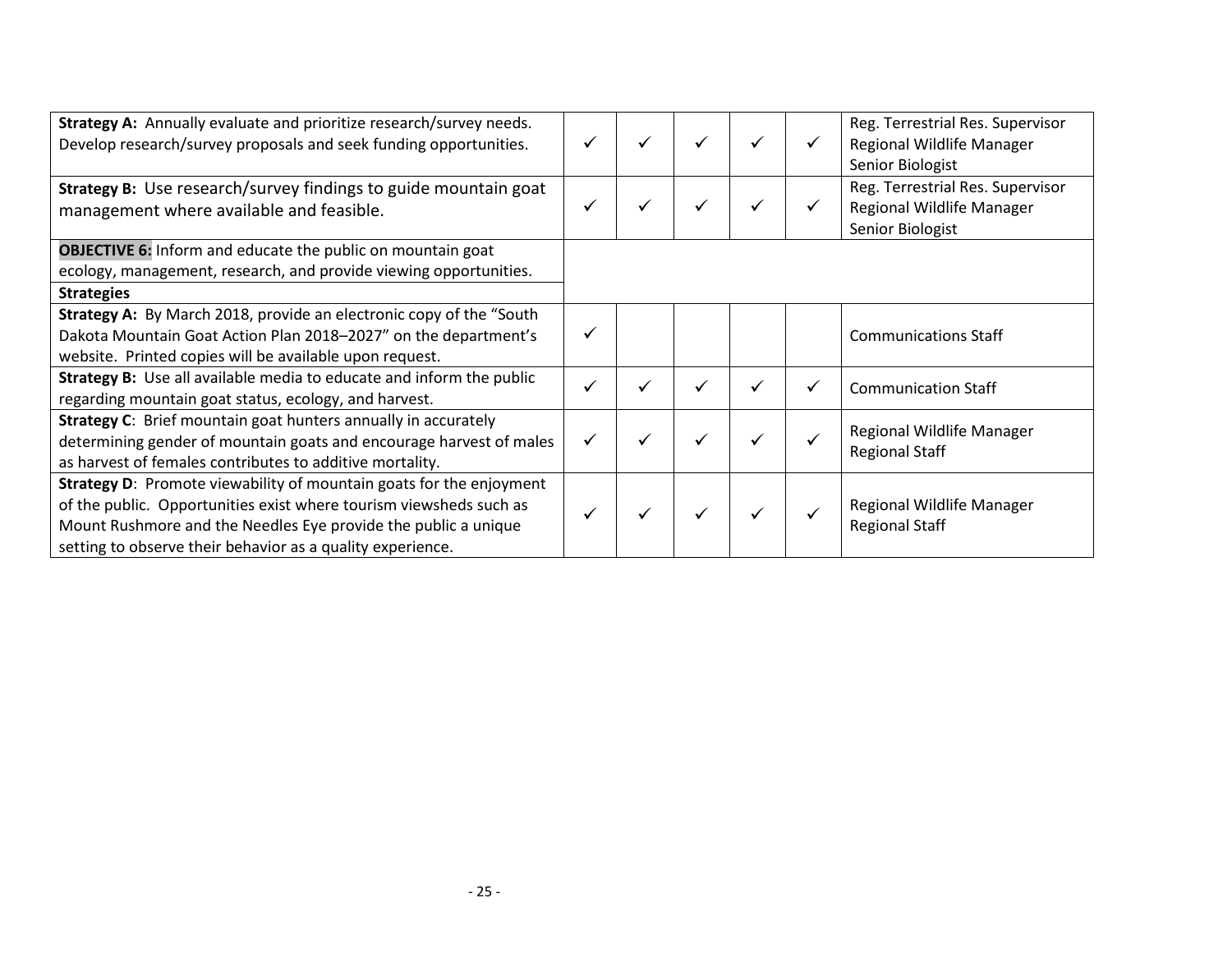#### **LITERATURE CITED**

- Adams, L. G., and J. A. Bailey. 1982. Population dynamics of mountain goats in the Sawatch Range, Colorado. Journal of Wildlife Management 46:1003–1009.
- Adams, L. G., and J. A. Bailey. 1983. Winter forages of mountain goats in central Colorado. Journal of Wildlife Management 47:1237–1243.
- Bailey, J. A. 1991. Reproductive success in female mountain goats. Canadian Journal of Zoology 69:2956–2961.
- Bear, G. D., and G. W. Jones. 1973. History and distribution of bighorn sheep in Colorado. Colorado Division of Wildlife, Denver, Colorado, 232 pp.
- Benzon, T. A., and L. A. Rice. 1987. Rocky mountain goat population status in the Black Hills, South Dakota, 1983 – 1987. South Dakota Department of Game, Fish and Parks Annual Report Number 90-02, Pierre, USA.
- Brandborg, S. M. 1955. Life history and management of mountain goat in Idaho. Idaho Wildlife Bulletin 2:1–142.
- Broecher, J. 2013. Population surveys, survival, and reproduction of resident and translocated (2006/2007) mountain goats in the Black Hills of South Dakota. South Dakota Department of Game, Fish, and Parks Division Report Number 2013–07, Pierre, USA.
- Buckley, R. 2004. Partnerships in ecotourism: Australian political frameworks. International Journal of Tourism Research 6: 75–83.
- Chadwick, D. H. 1983. A beast the color of winter. Sierra Club Books, San Francisco.
- Côté, S. D. 1999. *Dominance sociale et traits d'histoire de vie chez les femelles de la chévre de montagne*. Dissertation, Université de Sherbrooke.
- Côté, S. D., and M. Festa-Bianchet. 2001a. Birthdate, mass and survival in mountain goat kids: Effects of maternal characteristics and forage quality. Oecologia 127:230–38.
- Côté, S. D., and M. Festa-Bianchet. 2001b. Reproductive success in female mountain goats: The influence of maternal age and social rank. Animal Behaviour 62:173–81.
- Côté, S. D., and M. Festa-Bianchet. 2003. Mountain goat (Oreamnos americanus). *In*: Feldhamer, George A.; Thompson, Bruce C.; Chapman, Joseph A., eds. Wild mammals of North America: Biology, management, and conservation. 2nd ed. Baltimore, MD: The Johns Hopkins University Press: 1061–1075.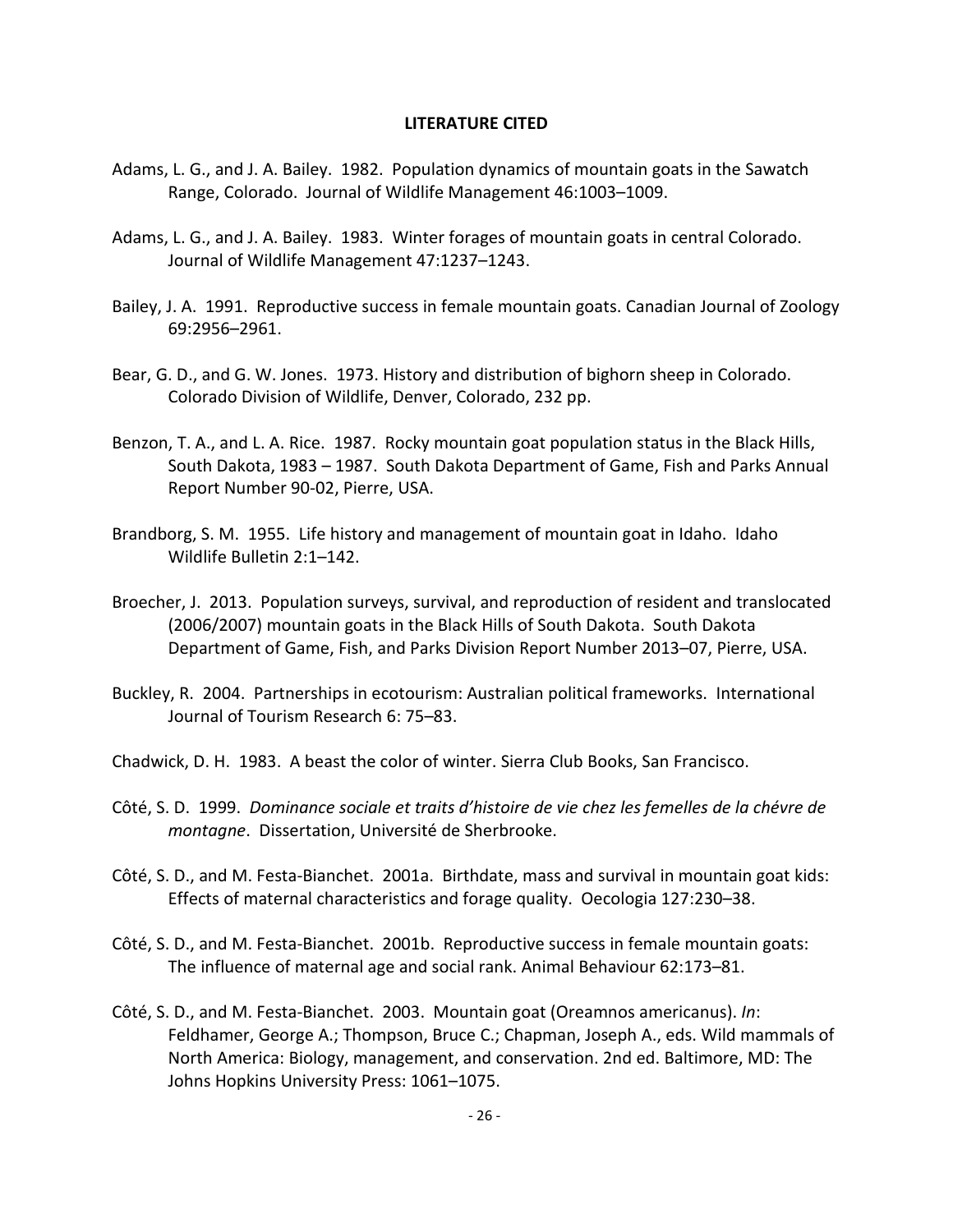- Côté, S. D.,M. Festa-Bianchet, and K. G. Smith. 2001. Compensatory reproduction in harvested mountain goat populations: A word of caution. Wildlife Society Bulletin 29:726–30.
- Côté, S. D. S. Hamel, A. St-Louis, and J. Mainguy. 2013. Do mountain goats habituate to helicopter disturbance? Journal of Wildlife Management 77: 1244–1248.
- Cowan I. M., and W. McCrory. 1970. Variation in the Mountain Goat, *Oreamnos americanus* (Blainville). Journal of Mammalogy 51:60-73.
- Cronin, M. A., R. Stuart, B. J. Pierson, and J. C. Patton. 1996. K-case in gene phylogeny of higher ruminants (Pecora, Artiodactyla). Molecular Phylogenetics and Evolution 6:295–311.
- Dailey, T. V., N. T. Hobbs, and T. N.Woodard. 1984. Experimental comparisons of diet selection by mountain goats and mountain sheep in Colorado. Journal of Wildlife Management 48:799–806.
- Festa-Bianchet M., and S. D. Côté. 2008. Mountain goats: Ecology, behavior, and conservation of an alpine ungulate. Washington, DC: Island Press.
- Foster, B. R., and E. Y. Rahs. 1985. A study of canyon-dwelling mountain goats in relation to proposed hydroelectric development in northwestern British Columbia, Canada. Biological Conservation 33:209–28.
- Fox, J. L., and C. A. Smith. 1988. Winter mountain goat diets in southeast Alaska. Journal of Wildlife Management 52:362–365.
- Freeman, J. F. 2015. Black Hills forestry: A history. Boulder, CO: University Press of Colorado. 246 p.
- Furniss, M. M. 1997. American forest entomology comes on stage: Bark beetle depredations in the Black Hills Forest Reserve, 1897–1907. American Entomologist 43: 40–47.
- Gaillard, J.-M., M. Festa-Bianchet, N. G. Yoccoz, A. Loison, and C. Toїgo. 2000. Temporal variation in fitness components and population dynamics of large herbivores. Annual Review of Ecology and Systematics 31:367–93.
- Geist, V. 1964. On the rutting behavior of the mountain goat. Journal of Mammalogy 45:551– 568.
- Geist, V. 1971. Mountain sheep. University of Chicago Press, Chicago.
- Giacometti, M., M. Janovsky, L. Belloy, and J. Frey. 2002. Infectious keratoconjunctivitis of ibex, chamois and other Caprinae. Revue Scientifique et Technique Office International des Epizooties 21:335–345.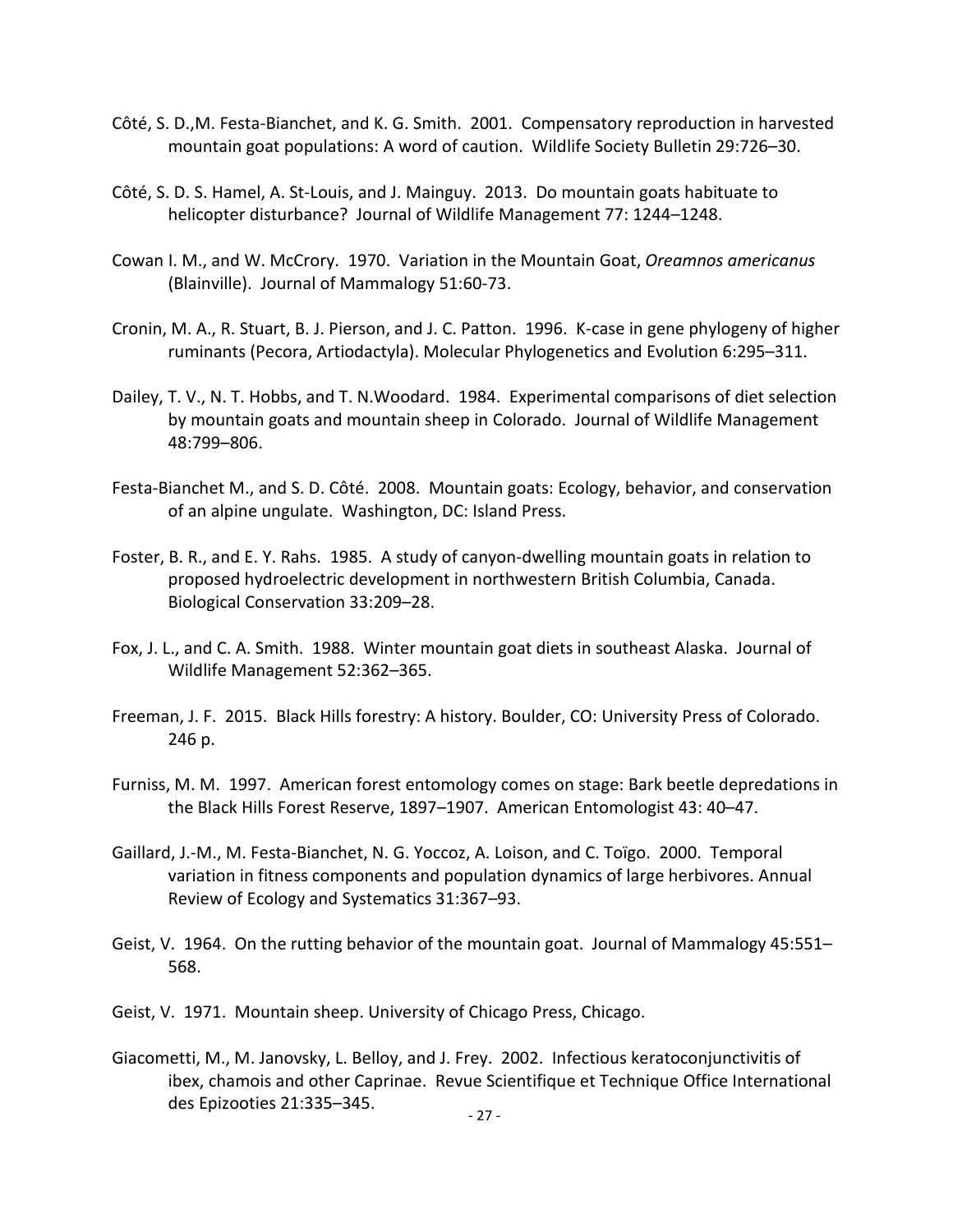- Graves, H. S. 1899. The Black Hills Forest Reserve. Washington, DC: U.S. Department of the Interior, U.S. Geological Survey. 164 p.
- Gross, J. E., M. C. Kneeland, D. F. Reed, and R. M. Reich. 2002. GIS-based habitat models for mountain goats. Journal of Mammalogy 83:218–228.
- Groves, P., and G. Shields. 1996. Phylogenetics of the Caprinae based on cytochrome b sequence. Molecular Phylogenetics and Evolution 5:467–476.
- Harmon, W. H. 1944. Notes on mountain goats in the Black Hills. Journal of Mammalogy 25:149–151.
- Harris, J. L.. 2003. Forest insect and disease conditions in the Rocky Mountain Region, 2002. Golden, CO: U.S. Department of Agriculture, Forest Service, Rocky Mountain Region. 27 p.
- Harris, J. L. 2004. Forest insect and disease conditions in the Rocky Mountain Region, 2003. Golden, CO: U.S. Department of Agriculture, Forest Service, Rocky Mountain Region. 32 p.
- Harris, J. L. 2005. Forest insect and disease conditions in the Rocky Mountain Region, 2004. Golden, CO: U.S. Department of Agriculture, Forest Service, Rocky Mountain Region. 31 p.
- Harris, J. L. 2006. Forest insect and disease conditions in the Rocky Mountain Region, 2005. Golden, CO: U.S. Department of Agriculture, Forest Service, Rocky Mountain Region. 31 p.
- Harris, J. L. 2010. USDA Forest Service Rocky Mountain Region (R2) 2006, 2007, 2008, forest health conditions. Golden, CO: U.S. Department of Agriculture, Forest Service, Rocky Mountain Region. 56 p.
- Harris, J. L. 2011. Forest health conditions 2009–2010, Rocky Mountain Region (R2). Golden, CO: U.S. Department of Agriculture, Forest Service, Rocky Mountain Region. 109 p.
- Harris, J. L. 2012. 2011 Forest insect and disease conditions in the Rocky Mountain Region (R2). Golden, CO: U.S. Department of Agriculture, Forest Service, Rocky Mountain Region. 63 p.
- Harris, J. L. 2013. 2012 Forest insect and disease conditions, Rocky Mountain Region (R2). Golden, CO: U.S. Department of Agriculture, Forest Service, Rocky Mountain Region. 68 p.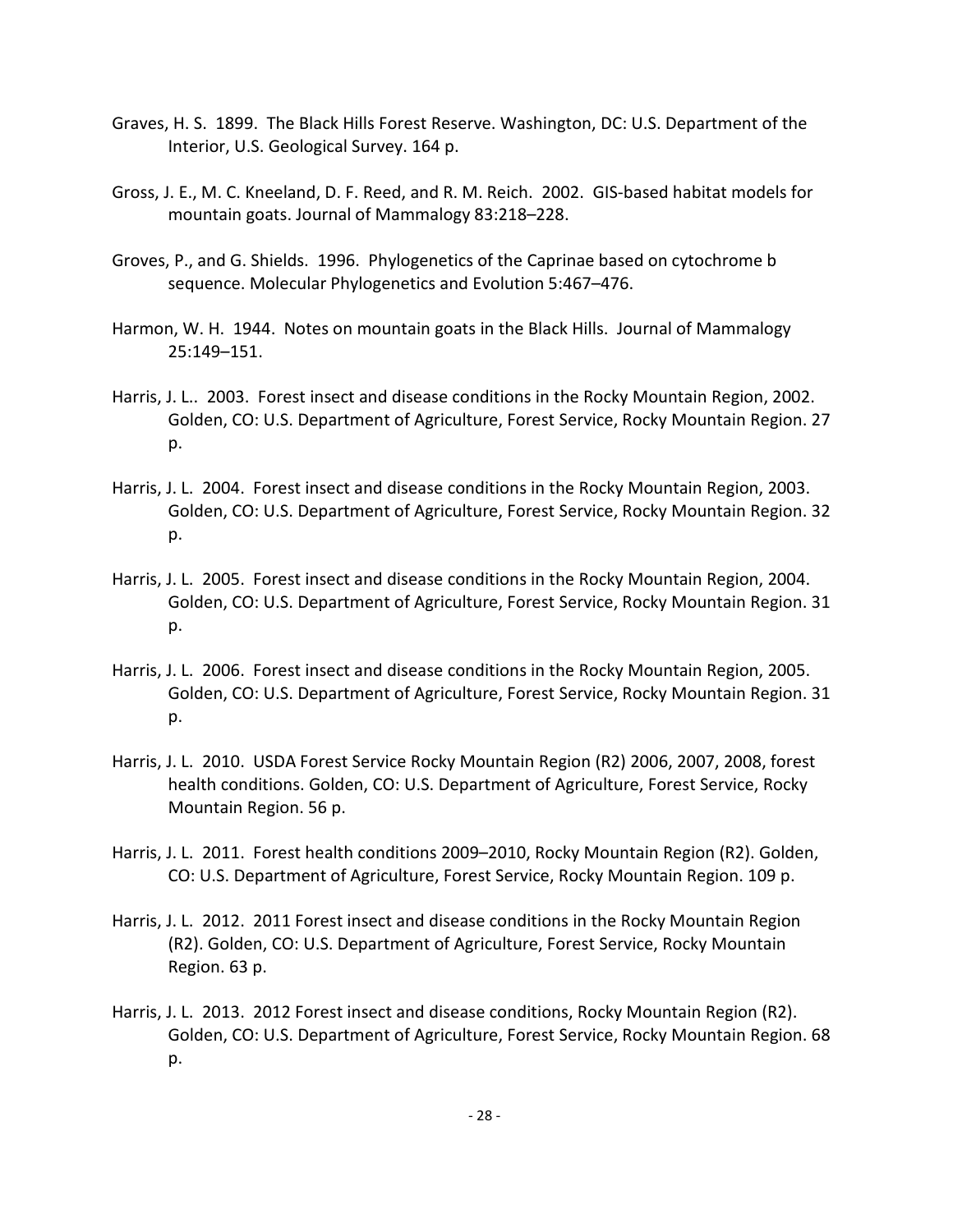- Harris, J. L. 2014. 2013 Forest insect and disease conditions, Rocky Mountain Region (R2). Golden, CO: U.S. Department of Agriculture, Forest Service, Rocky Mountain Region. 108 p.
- Harris, J. L., M. Frank, S. Johnson, eds. 2001. Forest insect and disease conditions in the Rocky Mountain Region, 1997–1999. Golden, CO: U.S. Department of Agriculture, Forest Service, Rocky Mountain Region. 38 p.
- Harris, J. L., R. Mask, and J. Witcosky. 2002. Forest insect and disease conditions in the Rocky Mountain Region, 2000–2001. Golden, CO: U.S. Department of Agriculture, Forest Service, Rocky Mountain Region. 41 p.
- Hassanin, A., E. Pasquet, and J.-D. Vigne. 1998. Molecular systematics of the subfamily Caprinae (Artiodactyla, Bovidae) as determined from cytochrome *b* sequences. Journal of Mammalian Evolution 5:217–36.
- Hayden, J. A. 1984. Introduced mountain goats in the Snake River Range, Idaho: Characteristics of vigorous population growth. Biennial Symposium of the Northern Wild Sheep and Goat Council 4:94–119.
- Hebert, D. M., and W. G. Turnbull. 1977. A description of southern interior and coastal mountain goat ecotypes in British Columbia. Pp. 126-146 in: W. Samuel and W. E. Macgregor (eds.). Proceedings of First International Mountain Goat Symposium, Kalispell, Montana, USA.
- Hibbs, L. D. 1967. Food habits of the mountain goat in Colorado. Journal of Mammalogy 48:242–48.
- Hofmann, R. R. 1989. Evolutionary steps of ecophysiological adaptation and diversification of ruminants: A comparative view of their digestive system. Oecologia 78:443–57.
- Holroyd, J. C. 1967. Observations of Rocky Mountain goats on Mount Wardle, Kootenay National Park, British Columbia. Canadian Field-Naturalist 81:1–22.
- Hopkins, A. D. 1910. Insects which kill forest trees: Character and extent of their depredations and methods of control. Circ. 125. Washington, DC: U.S. Department of Agriculture, Bureau of Entomology. 9 p.
- Houston, D. B., C. T. Robbins, and V. Stevens. 1989. Growth in wild and captive mountain goats. Journal of Mammalogy 70:412–416.
- Jansen, B. D., J. R. Heffelfinger, T. G. Noon, P. R. Krausman, and J. C. deVos, Jr. 2006. Infectious Keratoconjunctivitis in Bighorn Sheep, Silver Bell Mountains, Arizona, USA. Journal of Wildlife Diseases 42:407–411.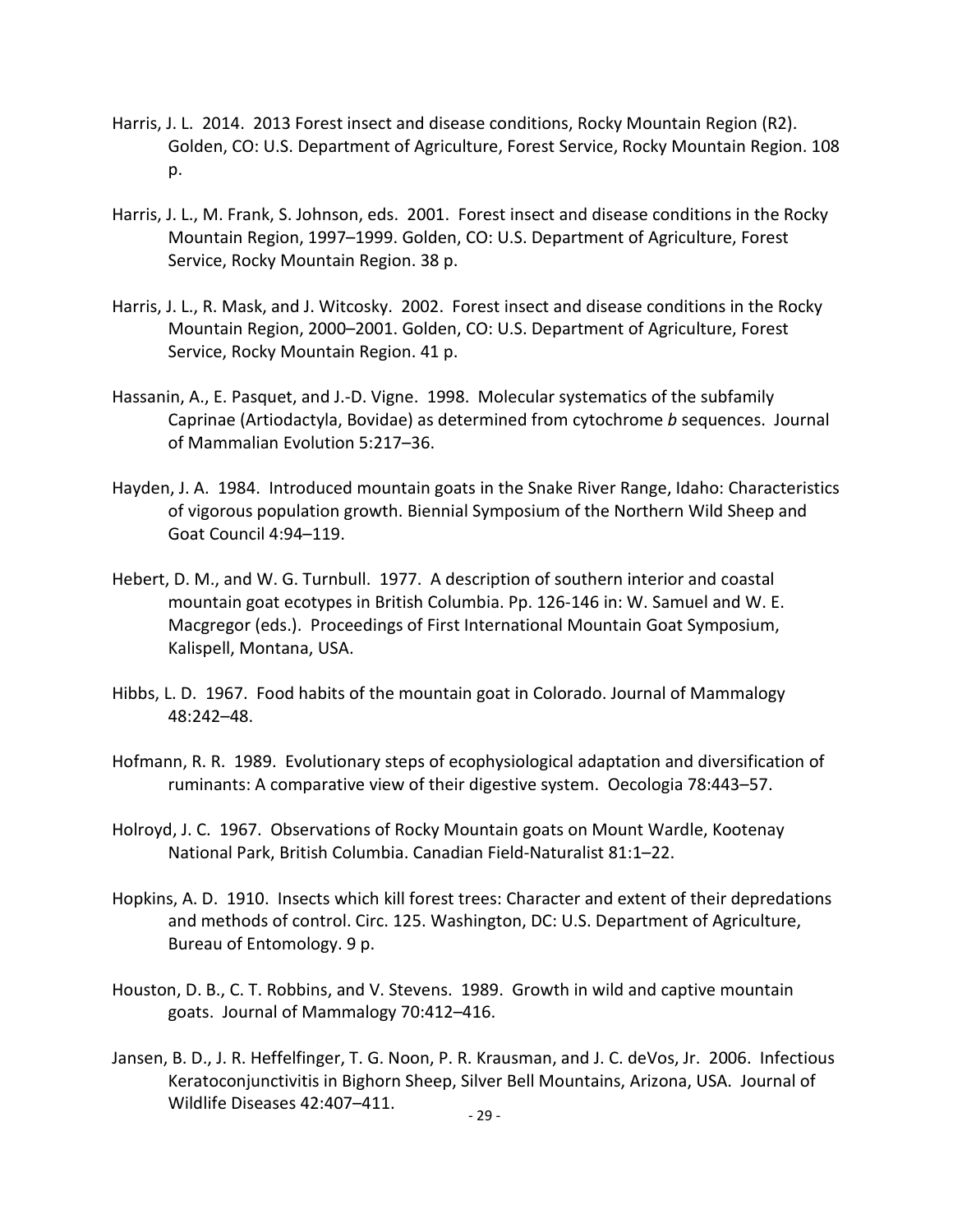- Jones, G. E. 1991. Infectious keratoconjunctivitis. In Diseases of sheep, W. B. Martin and I. D. Aitken (eds.). Blackwell Scientific Publications, London, UK, pp. 280-283.
- Knight, R. L., and K. J. Gutzwiller. 1995. Wildlife and recreationists: coexistence through management and research. Island Press, Washington, DC.
- Kuck, L. 1977. The impact of hunting on Idaho's Pahsimeroi mountain goat herd. Pages 114– 25 *in* W. Samuel andW. G. Macgregor, eds. Proceedings of the first international mountain goat symposium. Kalispell, MT.
- Laundré, J. W. 1991. Mountain goats in Yellowstone: the horns of a dilemma? Park Science 11: 8-9.
- Laundré, J. W. 1994. Resource overlap between mountain goats and bighorn sheep. Great Basin Naturalist 54:114–21.
- Lentfer, J. W. 1955. A two-year study of the Rocky Mountain goat in the Crazy Mountains, Montana. Journal of Wildlife Management 19:417–429.
- Lessard, G. D., D. M. Hildebrand, and D. M.; Haneman. 1987. Forest pest conditions in the Rocky Mountain Region, 1986. Golden, CO: U.S. Department of Agriculture, Forest Service, Rocky Mountain Region, Timber, Forest Pest and Cooperative Forestry Management. 57 p.
- Marco, I., G. Mentaberre, C. Ballesteros, D. F. Bischof, S. Lavı´n, and E. M. Vilei. 2009. First report of mycoplasma conjunctivae from wild caprinae with infectious keratoconjunctivitis in the Pyrenees (NE Spain). Journal of Wildlife Diseases 45:238– 241.
- McFetridge, R. J. 1977. Strategy of resource use by mountain goat nursery groups. Pages 169– 73 *in* W. Samuel and W. G. Macgregor, eds. Proceedings of the first international mountain goat symposium. Kalispell, MT.
- Montgomery, R. A., G. J. Roloff, and J. J. Millspaugh. 2013. Variation in elk response to roads by season, sex, and road type. Journal of Wildlife Management 77:313–325.
- Murdoch, J., Jr. 1910. A brief history of *Dendroctonus ponderosa* Hopk. in the Black Hills National Forest. Unpublished paper on file at: U.S. Department of Agriculture, Forest Service, Moscow Forestry Sciences Laboratory, Moscow, ID. 8 p.
- Rice, C. G., and D. Gay. 2010. Effects of mountain goat harvest on historic and contemporary populations. Northwestern Naturalist 91:40–57.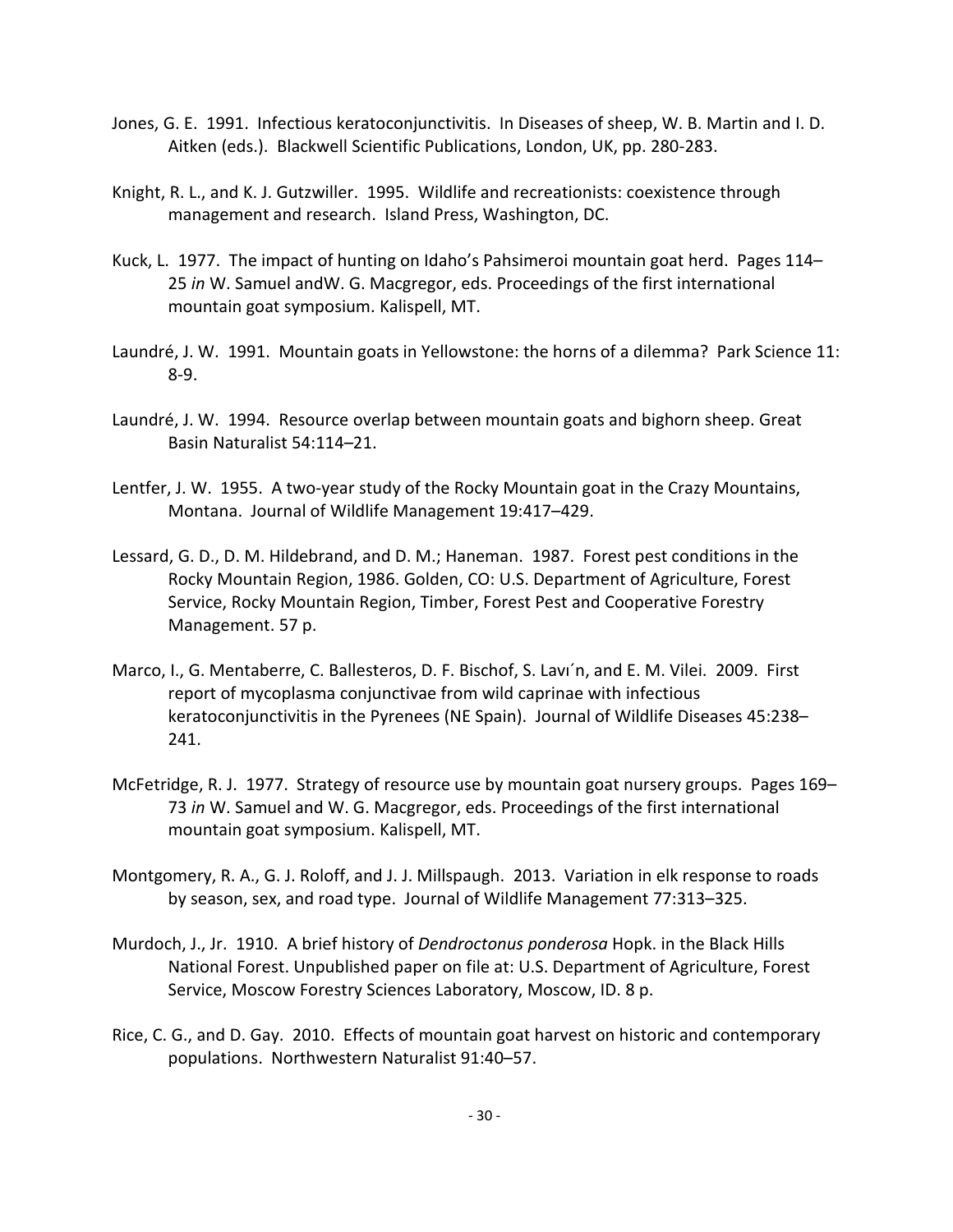- Richard, J. H., and S. D. Côté. 2016. Space use analyses suggest avoidance of a ski area by mountain goats. Journal of Wildlife Management 80:387–395.
- Richardson, A. H. 1971. The Rocky Mountain goat in the Black Hills. South Dakota Department of Game, Fish, and Parks Bulletin Number 2.

Rideout C. B., and R. S. Hoffman. 1975. Oreamnos americanus. Mammalian Species. 63: 1-6.

- Robbins, C. T. 1993. Wildlife feeding and nutrition. Academic Press, New York.
- Rodrick, E., and R. Milner 1991. Management Recommendations for Washington's Priority Habitats and Species. Washington Department of Wildlife, Wildlife Management, Fish Management, and Habitat Management Divisions, Olympia, Washington.
- Samuel, W. M., G. A. Chalmers, J. G. Stelfox, A. Loewen, and J. J. Thomsen. 1975. Contagious ecthyma in bighorn sheep and mountain goat in western Canada. Journal of Wildlife Diseases 11:26–31.
- Saunders, J. K., Jr. 1955. Food habits and range use of the Rocky Mountain goat in the Crazy Mountains, Montana. Journal of Wildlife Management 19:429–37.
- Shepperd, W. D. and Battaglia, M. A. 2002. Ecology, silviculture, and management of ponderosa pine in the Black Hills. – US For. Serv. Gen. Tech. Rep. RMRS–GTR–97.
- Smith, B. L. 1976. Ecology of the Rocky Mountain goat in the Bitterroot Mountains, Montana. Thesis, University of Montana, Missoula.
- Smith, B. L. 1977. Influence of snow conditions on winter distribution, habitat use, and group size of mountain goats. Pages 174–89 *in* W. Samuel and W. G. Macgregor, eds. Proceedings of the first international mountain goat symposium. Kalispell, MT.
- Smith, B. L. 1986. Longevity of American mountain goats. Biennial Symposium of the Northern Wild Sheep and Goat Council 5:341–46.
- Smith, B. L. 1988. Criteria for determining age and sex of American mountain goats in the field. Journal of Mammalogy 69:395–402.
- Smith, B. L., and N. J. DeCesare. 2017. Status of Montana's mountain goats: A synthesis of management data (1960–2015) and field biologists' perspectives. Final report, Montana Fish, Wildlife and Parks, Missoula, Montana, USA.
- Smith J. B., J. A. Jenks, T. W. Grovenburg, and R. W. Klaver. 2014. Disease and predation: sorting out causes of a bighorn sheep (Ovis canadensis) Decline. PLoS ONE 9(2): e88271. doi:10.1371/journal.pone.0088271